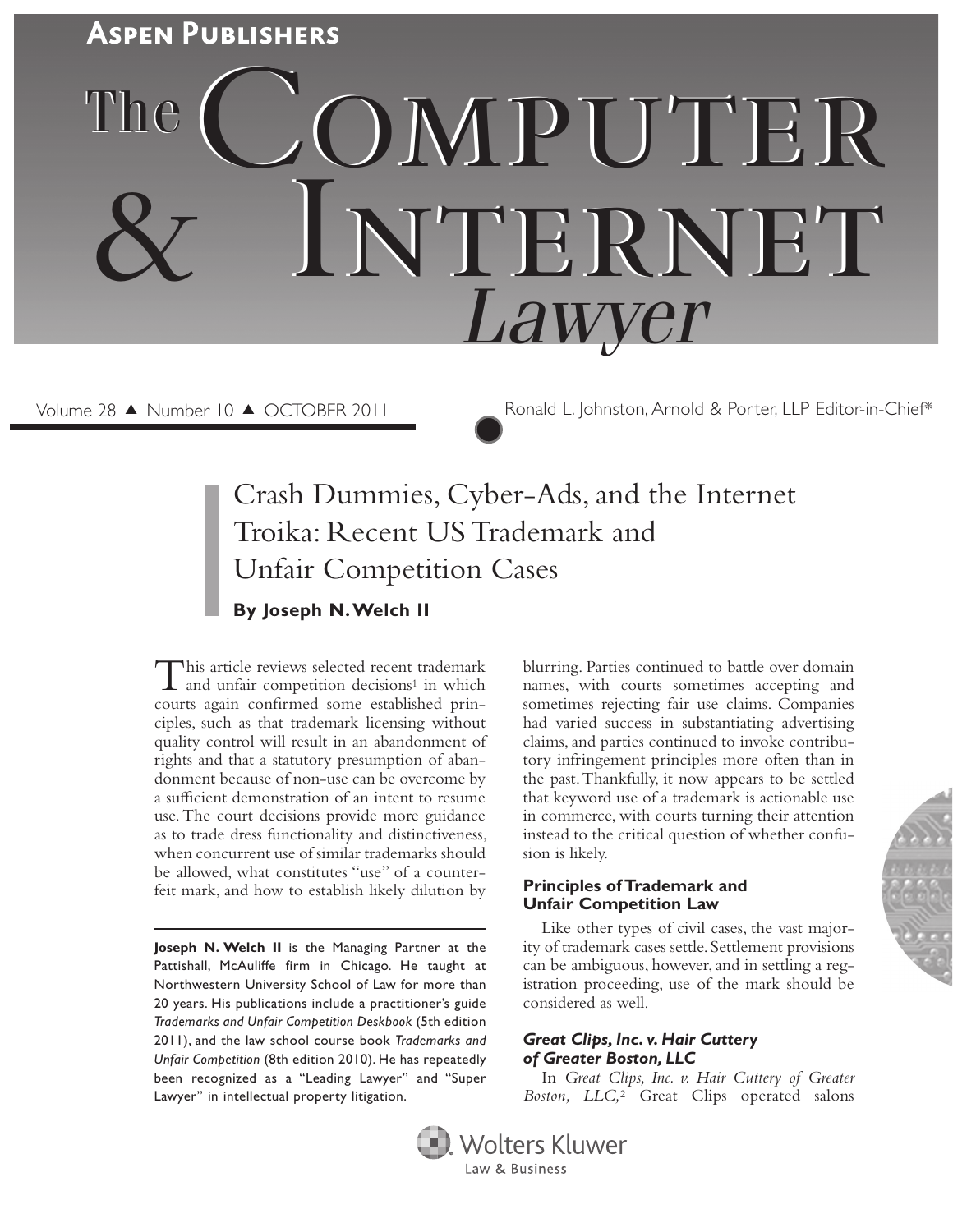throughout the United States and registered its trademark GREAT CLIPS for hair cutting and styling services in 1985. When Dalan Corporation, Hair Cuttery's predecessors, sought to register GREAT CUTS for hair care services and products, Great Clips opposed and Dalan counterclaimed for cancellation. Great Clips and Dalan entered into a settlement agreement, withdrawing their respective claims and agreeing not to object further to the registration of the other's trademark. Dalan then registered its trademark. In 2008, Great Clips began franchising stores in Massachusetts and New Hampshire using the GREAT CLIPS mark. Hair Cuttery (as successor to Dalan) tried to prevent Great Clips from using the GREAT CLIPS mark in New England.

Great Clips then sued Hair Cuttery for a declaration that its use in New England (or elsewhere) did not infringe Hair Cuttery's rights and that the settlement agreement precluded the defendants from asserting otherwise. Hair Cuttery counterclaimed, alleging trademark infringement and dilution. The district court granted Great Clips a declaratory judgment that the settlement agreement entitled Great Clips to use its registered mark without geographic limitation.

Hair Cuttery argued on appeal that the settlement agreement released Great Clips only from claims regarding registration and not from claims arising from infringing use of the mark. Defendant's narrow interpretation was in tension with other language in the relevant paragraph that emphasized the breadth of the precluded claims. The First Circuit reasoned that the agreement's most likely purpose was to permit the parties to use their registered marks for hair services, notwithstanding possible confusion. There was no evidence that they only sought to allow each other to register, while reserving for future litigation any consequences from registration and use. The First Circuit held that the settlement agreement was intended to allow the parties to continue their business under their marks. The court affirmed the declaratory judgment that Great Clips could use its mark without geographic limitation.

# **Creation and Maintenance of Trade Identity Rights Priority:** *One Indus. LLC v. Jim O'Neal Distrib.*

Normally the prior user, or prior federal applicant who subsequently makes use, has superior rights. Sometimes rights in a new mark can be "tacked" back to use of a previous mark if both marks create the same continuous commercial impression.

In *One Indus. LLC v. Jim O'Neal Distrib.,*3 O'Neal used a stylized "O" followed by an apostrophe (the O' mark) on motorcycle helmets. O'Neal created several

versions of the mark, including the "Rounded O' mark" in 1997 and the "Angular O' mark" in 2003. In 1999, One Industries created its own "O" marks for helmets. In 2006, O'Neal accused One Industries of infringement. One Industries asserted priority. The district court granted One Industries summary judgment that its marks did not infringe.

**Rights protectable under federal law stem from use in commerce and relief may be mooted if defendant is not making such use.** 

On appeal, O'Neal argued that the district court had erred because it did not "tack" the different versions of his mark back to 1991, giving him priority. The Ninth Circuit held that O'Neal could not rely on tacking because the marks were not sufficiently similar. For tacking to apply, "the previously used mark [must be] the legal equivalent of the mark in question or indistinguishable therefrom such that consumers consider both as the same mark."<sup>4</sup> "The standard for 'tacking'... is exceedingly strict: [t]he marks must create the same, continuing commercial impression, and the later mark should not materially differ from or alter the character of the mark attempted to be tacked."<sup>5</sup>

The court also affirmed that confusion was unlikely. Since the marks were so visually dissimilar, a consumer would be able to distinguish between them. "The mere fact that the two companies are direct competitors and happen to use the same letter on their products is not sufficient to show infringement."<sup>6</sup>

# **Use in Commerce:** *Sensient Techs. Corp. v. SensoryEffects Flavor Co.*

Rights protectable under federal law stem from use in commerce and relief may be mooted if defendant is not making such use.

In *Sensient Techs. Corp. v. Sensory Effects Flavor Co.,*<sup>7</sup> Sensient Technologies Corporation sold "flavor delivery systems" under the trade name Sensient Flavors. A former Sensient employee acquired the assets and trademarks of a competitor, SensoryEffects. He eventually renamed the business SensoryFlavors and registered that mark. The ex-employee asserted that he had not worked for Sensient's flavor group and was not aware of the Sensient Flavors mark. Sensient sued, and the district court entered a temporary restraining order against the use of "SensoryFlavors". SensoryFlavors then changed its name to SensoryEffects Flavor Systems. Sensient amended its complaint to include the new SensoryEffects name. The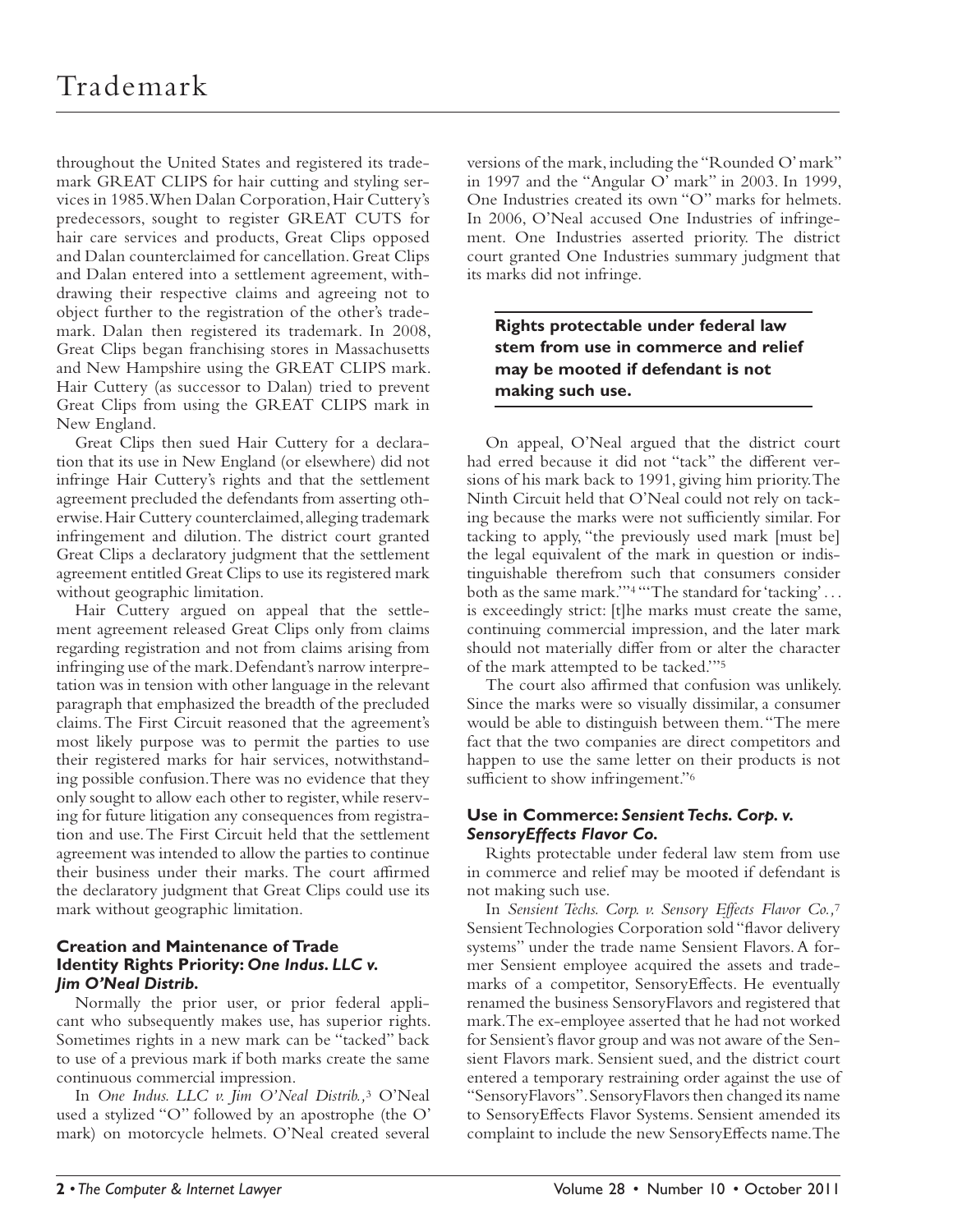district court then granted summary judgment in favor of SensoryEffects, because the SensoryFlavors mark had not been used in commerce and the SensoryEffects name was not likely to cause confusion.

The appellate court affirmed. Sensient had failed to show that any goods bearing the SensoryFlavors mark had been sold or transported and therefore had failed to show any "use in commerce" under Lanham Act § 45. This case is further discussed in the section entitled "Similarity of Appearance, Sound, or Connotation."

# **Descriptive Versus Suggestive Terms:**  *Lahoti v. VeriCheck, Inc.*

The difference between descriptive marks and suggestive marks can be subtle but critical. The former require a showing of secondary meaning to warrant protection, and the latter do not. The distinction therefore has been the subject of much litigation over the years.

In *Lahoti v. VeriCheck, Inc.*,<sup>8</sup> Vericheck provided electronic financial processing services and operated a Web site at *vericheck.net*. Vericheck unsuccessfully tried to buy the domain name *vericheck.com* from a Canadian company in 1999. In 2003, David Lahoti acquired *vericheck.com*, but his Web site redirected visitors to a Web site with links that included Vericheck's competitors. Whenever visitors clicked on a link, Lahoti earned money. The court noted that Lahoti had previously registered more than 400 domains containing the trademarks of other companies, including *Nissan. org*, *1800mattress.com*, and *ebays.com*, and that Lahoti had been ordered twice by the World Intellectual Property Organization (WIPO) to give up infringing domain names. Additionally, in *E-Stamp Corp. v. Lahoti*,<sup>9</sup> a federal district court found that he violated the Anticybersquatting Consumer Protection Act (ACPA) and deemed Lahoti a cybersquatter.

Vericheck frequently received calls from confused customers claiming that they could not find information about Vericheck at *vericheck.com*. In 2004, Vericheck offered to purchase the domain from Lahoti, but the two could not agree on price. Vericheck filed a UDRP complaint, and Lahoti sought federal court declaratory relief that he did not violate the Lanham Act's cybersquatting or infringement provisions. The district court granted summary judgment to Vericheck that Lahoti acted in bad faith under the ACPA, neither using *vericheck.com* to sell goods or services or for a legitimate non-commercial use, but instead acting in bad faith to profit. After a bench trial, the district court determined that the mark was inherently distinctive and granted Vericheck injunctive relief, statutory damages, and attorneys' fees.

On appeal, Lahoti argued that the mark was descriptive. In the Ninth Circuit, "a mark is suggestive 'if imagination' or a 'mental leap' is required in order to reach a conclusion as to the nature of the product being referenced."<sup>10</sup> Descriptive marks, by contrast, "'define[] a particular characteristic of the product in a way that does not require any exercise of the imagination."<sup>11</sup> "The inquiry is 'whether, when the mark is seen on the goods or services, it immediately conveys information about their nature.'" 12 Accordingly, the mark "must be examined in the industry context rather than in the abstract."<sup>13</sup> Because the district court wrongly relied on its conclusion that VERICHECK did not "immediately call to mind the broad array" of Vericheck's services, the court vacated the judgment on the issue of distinctiveness and remanded, despite affirming on the issue of bad faith, as discussed in the section entitled "Anti-Cybersquatting Consumer Protection Act."

# *Zobmondo Entertainment LLC v. Falls Media LLC*

In *Zobmondo Entertainment LLC v. Falls Media LLC*, 14 Falls Media sued TTAB game competitor Zobmondo for infringement and related claims arising from Zobmondo's alleged use of Falls Media's trademark "WOULD YOU RATHER ...?". Falls Media filed an intent-to-use application to register the mark in July 1997 for two product categories: books and games. In September 1997, Zobmondo's subsequent intent-touse application was rejected because of likely confusion with Falls Media's mark. Zobmondo began using the mark anyway, on games similar in concept to Falls Media's, although Falls Media had not produced a game bearing the mark yet. In 2005, the Patent & Trademark Office (PTO) issued Falls Media's registration for the mark. After Falls Media sued, the parties cross-moved for summary judgment. The district court granted Zobmondo summary judgment on various claims, including Zobmondo's counterclaim seeking cancellation of Falls Media's registration. The court reasoned that the mark was "merely descriptive" of an aspect of Falls Media's games and that it had not acquired secondary meaning by the time Zobmondo began using it.

The Ninth Circuit noted that a "suggestive mark is one for which 'a consumer must use imagination or any type of multistage reasoning to understand the mark's significance ... the mark does not *describe* the product's features, but *suggests* them."<sup>15</sup> Because Falls Media's mark was registered without proof of secondary meaning, it was "entitled to a presumption that the mark is inherently distinctive—*i.e.*, suggestive—and the burden shifted to Zobmondo to show that the mark is 'merely descriptive' by a preponderance of the evidence."<sup>16</sup>

The court noted there are at least two tests to distinguish between suggestive and merely descriptive marks.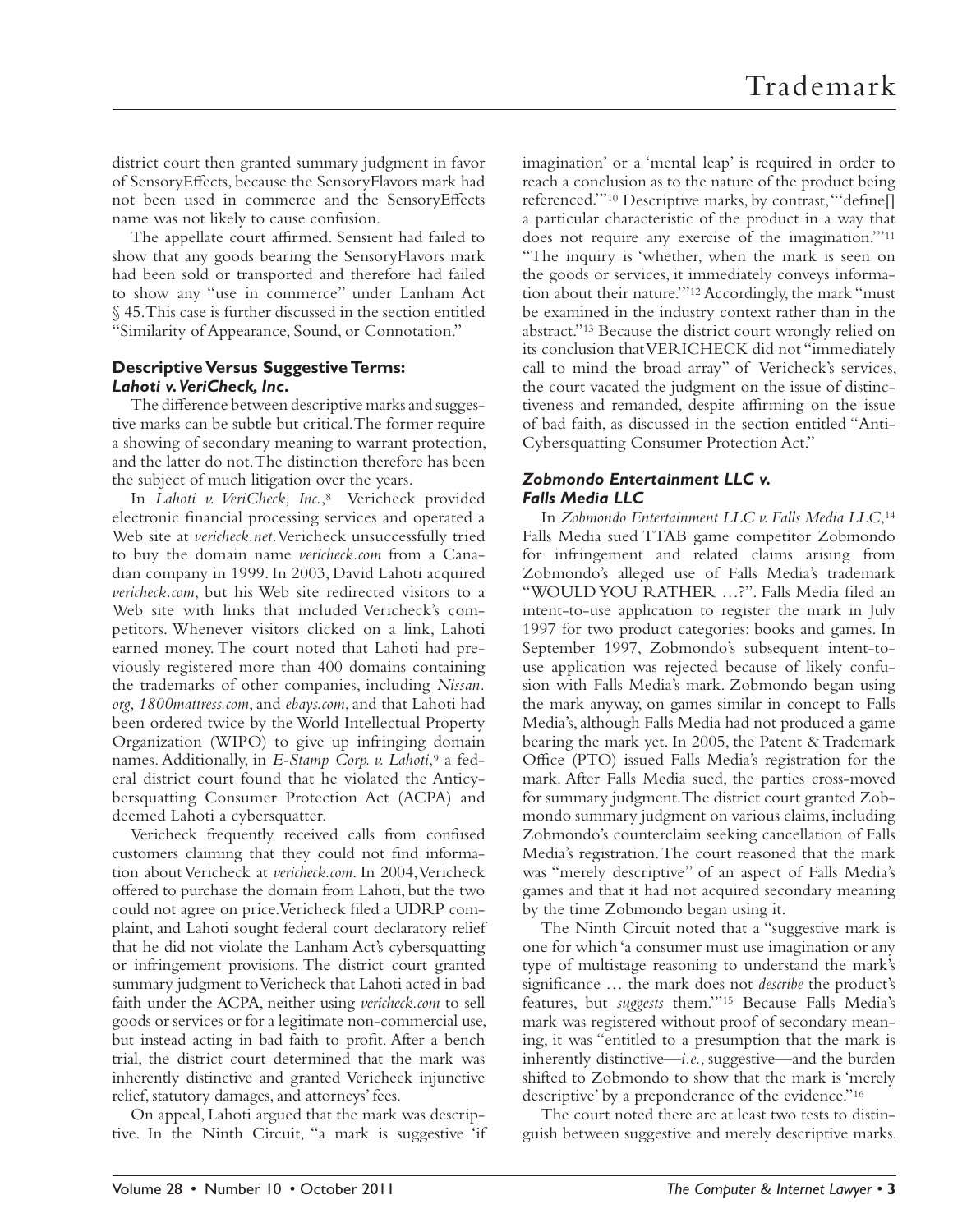The "most-used test," the imagination test, "asks whether 'imagination or a mental leap' is required in order to reach a conclusion as to the nature of the product being referenced."<sup>17</sup> The district court had erred in concluding that the imagination test indicated that the mark was merely descriptive of a TTAB game. The "competitors' needs" test "focuses on the extent to which a mark is actually needed by competitors to identify their goods or services." 18 "Extensive use of a mark by third parties might indicate that the mark is merely descriptive of a given class of products."<sup>19</sup> Zobmondo had identified 135 possible alternative names for its game during development, indicating that use of the mark was not necessary. The testimony of a game-industry expert, and Zobmondo's attempt to acquire trademark rights in the mark, also both supported the determination of inherent distinctiveness. The Ninth Circuit reversed and remanded, finding that there was a genuine issue of material fact as to the inherent distinctiveness of the mark.

# **Geographical Terms**

Geographic terms can signify source and function as trademarks. Even coined geographic terms can become generic over time by common use, however, with a resulting loss of trademark rights.

# *OBX-Stock, Inc., v. Bicast, Inc.*

In *OBX-Stock, Inc., v. Bicast, Inc.*,<sup>20</sup> the Fourth Circuit affirmed summary judgment in favor of defendant BiCast, Inc., over its use of the mark "OB Xtreme," finding that "OBX" was either generic or descriptive without secondary meaning and therefore not a protectable trademark.

"OBX" was an abbreviation for the Outer Banks of North Carolina, a term invented by the founder of plaintiff OBX-Stock, Inc. OBX-Stock registered OBX for use in connection with a range of goods and services, but virtually every business advertising at the Outer Banks identified the geographical area with the OBX abbreviation.

In finding the mark generic or merely descriptive, the court reasoned that, when OBX-Stock used OBX on stickers, souvenirs, and other goods, it was simply stating that the product came from the Outer Banks. Such use did not demonstrate the secondary meaning that would cause such a geographic term to indicate product source. The letters "OBX" indicated that the T-shirt was purchased at the Outer Banks of North Carolina, not that it was OBX brand or a product of OBX-Stock. There was no evidence that any consumer associated OBX with OBX-Stock products or OBX-Stock itself, as "OBX-Stock never attempted to associate the geographically

descriptive abbreviation for Outer Banks with its products or itself, but rather with the Outer Banks."21 OBX-Stock's four certificates of registration did not prove secondary meaning. Instead, "all of the evidence points to the conclusion that the letters OBX were adopted, promoted and received by the public as an abbreviation for 'Outer Banks' and that therefore it can, at best, be only a geographically descriptive mark."<sup>22</sup> The judgment for defendant was affirmed.

# **Personal Names**

Personal names can be protected as trademarks if they have acquired secondary meaning. Due in part to a reluctance to prevent people from using their names commercially, however, courts often are quick to recognize distinctions that will help avoid likely confusion. Fair use considerations also may come into play, as may extensive third party commercial use of the name.

# *Hensley Manufacturing, Inc. v. ProPride, Inc.*

In *Hensley Manufacturing, Inc. v. ProPride, Inc.,*23 Hensley and ProPride both marketed trailer hitches for RVers, including hitches designed by the same man: Jim Hensley. Hensley claimed that ProPride's advertising use of Jim Hensley's name infringed Hensley's registered HENSLEY trademark. ProPride's print ads read, "'Only one man has ever designed a trailer hitch that effectively eliminates trailer sway before it begins. That man is Jim Hensley. NOW he has done it again and IMPROVED the PERFORMANCE of his old design."<sup>24</sup> The ads identified ProPride and included disclaimers that Jim Hensley was no longer with plaintiff 's company. The district court denied preliminary relief and dismissed the complaint, holding that Pro-Pride's use of the personal name in a descriptive sense, rather than as a trade name, was a fair use and noninfringing.

On appeal, the Sixth Circuit concluded that confusion was unlikely. First, the name of ProPride's product was markedly different from plaintiff's. Second, ProPride's ads never used "Hensley" alone and merely "describe[d] Jim Hensley's association with ProPride, his design of the ProPride 3P Hitch, and his former association with Hensley Manufacturing," while making it clear that he was no longer associated with that company.<sup>25</sup> For this and other reasons discussed in the section entitled "Fair Use," the Sixth Circuit affirmed.

# *PB Brands, LLC. v. Patel Shah Indian Grocery, LLC*

In *PB Brands, LLC. v. Patel Shah Indian Grocery, LLC*, 26 PB Brands appealed the denial of preliminary relief against use by Patel Shah Indian Groceries (PSIG) of the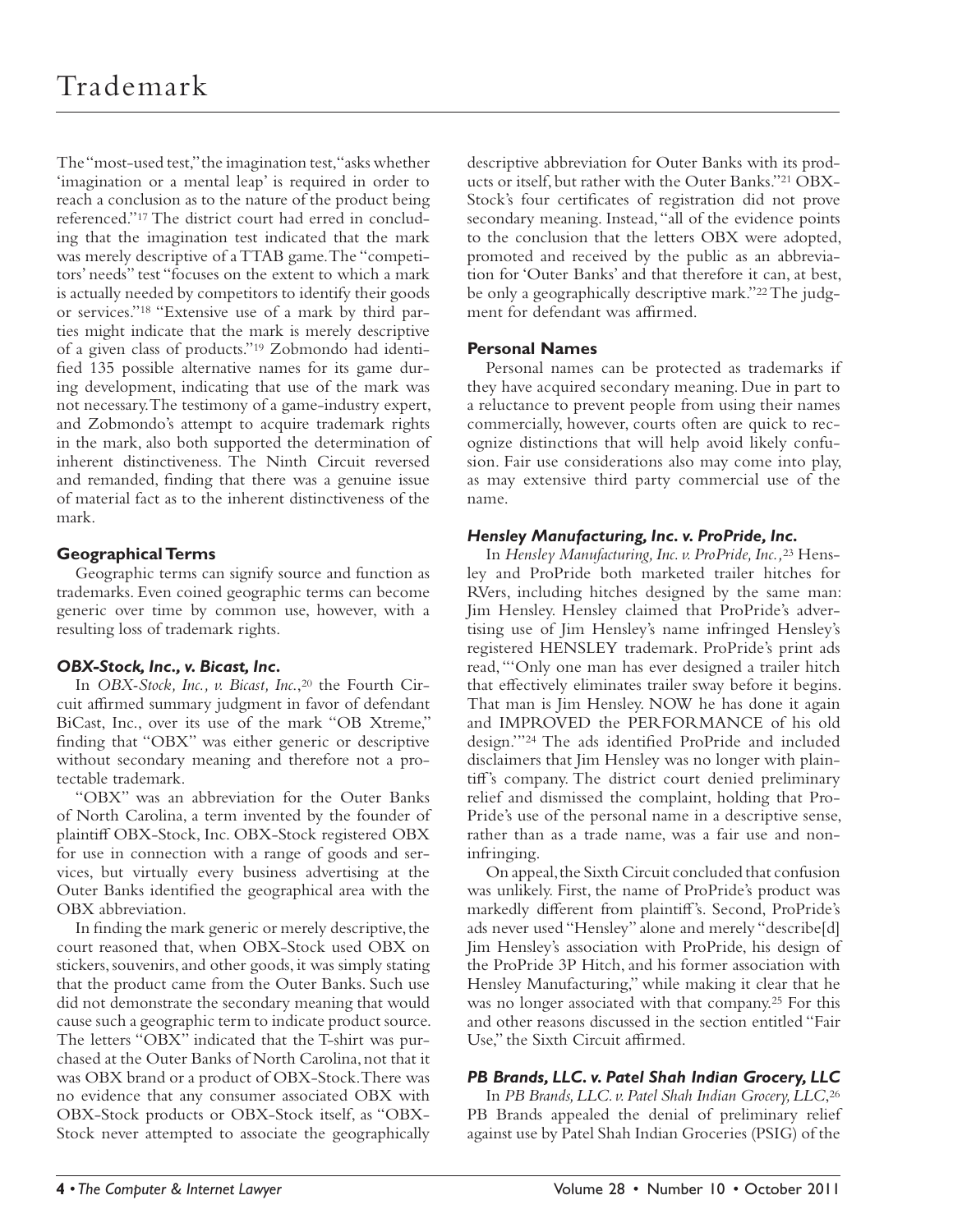name Patel. PB Brands was a family business that owned a chain of 32 Indian grocery stores operating under the names Patel Brothers, Patel's Cash & Carry, Patel Brothers Cash & Carry, and Patel Foods. PB Brands owned three service mark registrations in connection with the stores.

In assessing likelihood of confusion, the district court had correctly found the intent factor weighed in favor of defendant PSIG. "PSIG chose the name based on a combination of the owner and his wife's surnames, and PB Brands presented no evidence that PSIG intended to confuse or deceive the public."<sup>27</sup> On the similarity of the marks, "Patel Brothers" or "Patel Cash & Carry" with "Patel Shah Indian Groceries" differed in sight, sound, and length, as "each name contains a different number of words and syllables, and all three names end with different sounds."<sup>28</sup>

**Federal registration of a trademark confers many benefits, and the application file wrapper automatically becomes part of the record in any subsequent Patent and Trademark Office dispute.**

The Third Circuit concluded that the marks were weak because the surname Patel was used by more than 100 New Jersey businesses. There was no abuse in discretion in concluding that the parties did not market their goods through the same channels or advertise in the same media, even though they targeted the same group of consumers. The Third Circuit affirmed that PB Brands had failed to establish a likelihood of confusion.

#### **Numbers:** *Vita-Mix Corp. v. Basic Holding, Inc.*

In Vita-Mix Corp. v. Basic Holding, Inc.,<sup>29</sup> Vita-Mix claimed common law trademark rights in the number "5000," which it used in connection with the designation "Vita-Mix 5000" for a blender and plunger device. Vita-Mix conceded that the number 5000 served to denote the most recent and highest grade version of its device on the market. The district court held that "5000" was not entitled to trademark protection.

The Federal Circuit affirmed, agreeing that the number 5000 was not inherently distinctive, nor did it have any secondary meaning apart from its use in conjunction with the trademark VITA-MIX. "A mark is not inherently distinctive if it serves as a grade designation rather than an indication of the source of the goods."30

# **Trademark Registration and Administration Proceedings**

Federal registration of a trademark confers many benefits, and the application file wrapper automatically becomes part of the record in any subsequent Patent and Trademark Office dispute.

# **The Principal Register:** *The Cold War Museum, Inc. v. Cold War Air Museum, Inc.*

In *The Cold War Museum, Inc. v. Cold War Air Museum,*  Inc.,<sup>31</sup> the Cold War Museum successfully appealed the cancellation of its service mark registration for THE COLD WAR MUSEUM in connection with museum services. The Trademark Trial and Appeal TTAB (TTAB) had found the Cold War Museum had not proven acquired distinctiveness and had granted the petition for cancellation by the Cold War Air Museum (the "Air Museum"). The TTAB acknowledged that the Cold War Museum had submitted evidence of acquired distinctiveness during prosecution but declined to consider that evidence because it was not resubmitted in the cancellation proceedings.

On appeal, the Federal Circuit pointed out that a mark on the Principal Register is presumed valid and that a party must produce sufficient evidence to show that the presumption of acquired distinctiveness has been rebutted by a preponderance of the evidence. Also, "[t]he unambiguous language of 37 C.F.R. § 2.122(b) provides that the entire file of the registration at issue is automatically part of the record." 32 Therefore, a party seeking cancellation "must rebut the applicant's evidence of distinctiveness made of record during prosecution to satisfy its ultimate burden of proof."33

Here, the Air Museum had not presented *any* evidence relating to the mark's alleged lack of distinctiveness. Its arguments related exclusively to the mark's descriptiveness. In reversing, the Federal Circuit held that the TTAB had erred as a matter of law in concluding that the Air Museum had established a *prima facie* case that the mark had not acquired distinctiveness.

# **Section 2(d) Refusal to Register: Based on Likelihood of Confusion**

When the products at issue are identical, less similarity in the marks is required to show that confusion is likely. Conversely, the more similar the marks, the less similar the products need be.

# *In re Mighty Leaf Tea*

In *In re Mighty Leaf Tea*, 34 Mighty Leaf Tea applied to register ML, in standard character form, for personal care and skincare products. The examining attorney refused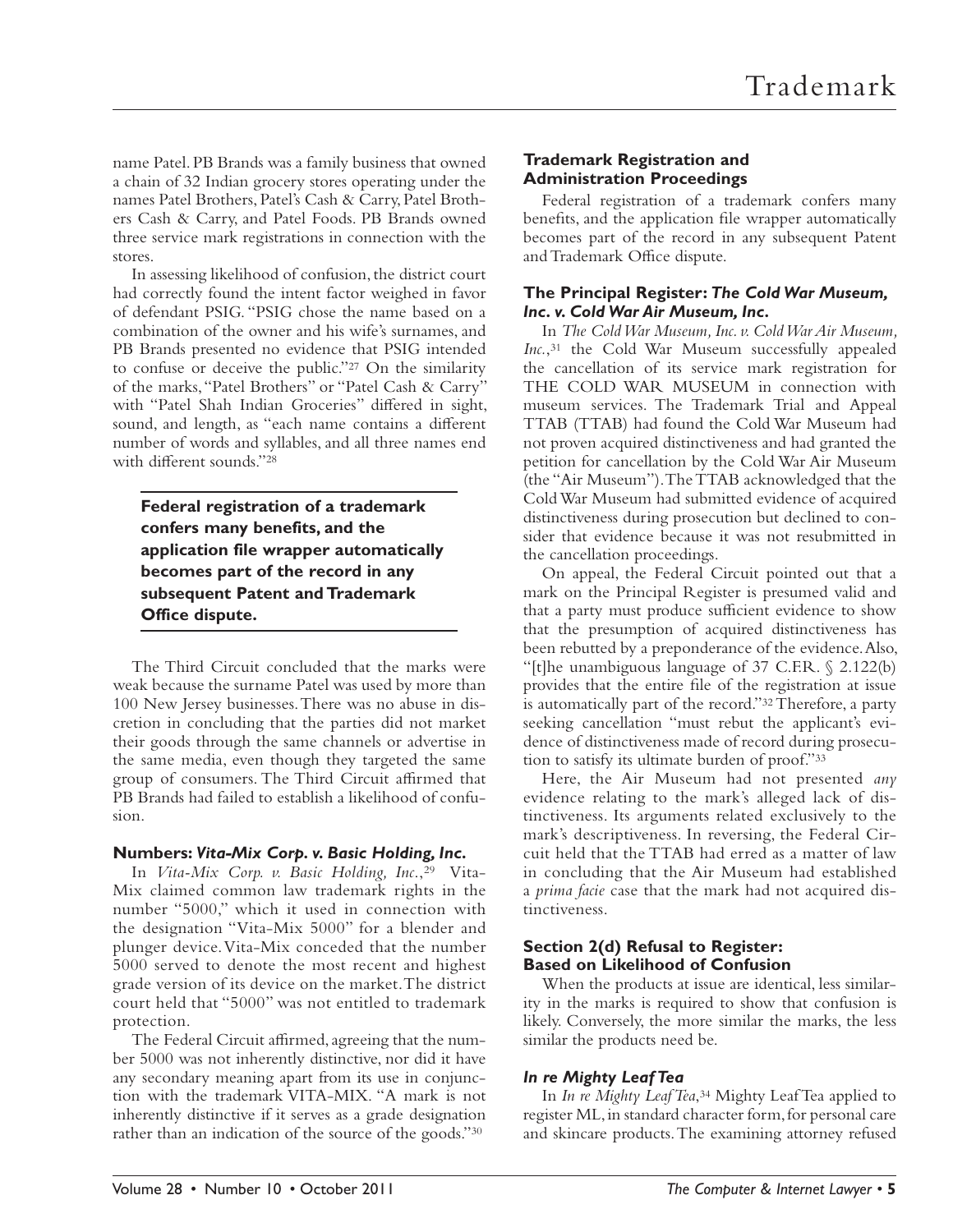registration due to likely confusion with the mark ML MARK LEES, registered for skin care products. The TTAB and the Federal Circuit both affirmed.

The Federal Circuit agreed that the presence of MARK LEE in the mark did not diminish the likelihood of confusion. Here, ML was "likely to be perceived as a shortened version of ML MARK LEES when used on . . . related skin care products." 35 As the TTAB recognized, "when marks appear on virtually identical goods or services, the degree of similarity necessary to support a conclusion of likely confusion declines." 36 Applicant's mark and the registrant's mark were similar in appearance, sound, and connotation; the goods were similar; they shared the same channels of trade and purchasers; and they were relatively low-priced goods whose purchase did not require much consumer sophistication. For this and other reasons discussed, the Federal Circuit affirmed that confusion was likely.

# *In re Iolo Technologies*

In *In re Iolo Technologies*,<sup>37</sup> the TTAV affirmed the § 2(d) refusal to register ACTIVECARE for computer software, citing likely confusion with the registered mark ACTIVE CARE for computer hardware and software technical support. It relied on the strong similarities between the marks and the associated goods.

**When the products at issue are identical, less similarity in the marks is required to show that confusion is likely.**

In its analysis, the TTAB did not give any weight to applicant's mark being one word, while the cited mark consisted of two separate words, and found the marks identical. In analyzing the similarity of the goods and services and their channels of trade, the TTAB noted that, "the more similar the marks at issue, the less similar the goods or services need to be for the TTAB to find a likelihood of confusion." 38 Since both applicant's mark and the cited mark involved computer-related goods and applicant's product was "complementary in function and purpose" to the goods in the cited registration, both would have identical consumers. 39 Applicant did not submit any evidence relating to consumer sophistication. As a result, the TTAB affirmed the  $\S$  2(d) refusal of registration.

# **International Trade Commission**

The International Trade Commission can be a source of effective injunctive relief at the borders, including against gray market goods, which typically are foreignsourced goods bearing a US trademark that are materially different from the US product. There are certain conditions the trademark owner must meet, however, including that it not have authorized substantial sales of the allegedly infringing product in the US.

# *Deere & Company v. Int'l Trade Comm'n*

In *Deere & Company v. Int'l Trade Comm'n*, 40 Deere manufactured different harvesters for sale in Europe versus the United States. It complained to the International Trade Commission about gray market imports of the European harvesters. The Commission found Deere's US trademarks were infringed, and issued a general exclusive order prohibiting importation of the Europeanversion harvesters. On the first appeal, the Federal Circuit held that substantial evidence supported the Commission's determination that there were material differences between the harvesters. A trademark owner's substantial US sales of the very same goods that it claims are gray market goods, however, would be "inconsistent with a claim that consumers will be confused by those alleged gray market goods," and "to permit recovery…would allow the owner itself to contribute to the confusion by consumers that it accuses gray market importers of creating." 41 The court vacated and remanded to allow Deere to show that it did not authorize US sales of European-version harvesters and that substantially all of its authorized domestic sales were of North-American version harvesters.

On remand, the Commission concluded that "official Deere dealers were responsible for introducing a 'substantial quantity' of [the European harvesters] into US commerce," and that not "all or substantially all" of Deere's authorized sales of harvesters in the US were of the North American version. On the second appeal, the Federal Circuit held that evidence supported that Deere authorized sales of Europeanversion harvesters in the United States by its official dealers. 42 The Federal Circuit again vacated and remanded, however, because the Commission misapplied the test. The court previously had stated that Deere needed to establish "that the number of sales of European forage harvesters was so small that substantially all of Deere's sales in the United States were of North American forage harvesters, such that substantially all of the authorized sales were of goods bearing the asserted material differences."<sup>43</sup> The denominator therefore should have been total authorized US sales. The Commission found between 141 and 155 authorized European-version harvester sales and approximately 4400 sales of North American-version harvesters in the US. Using those numbers, the court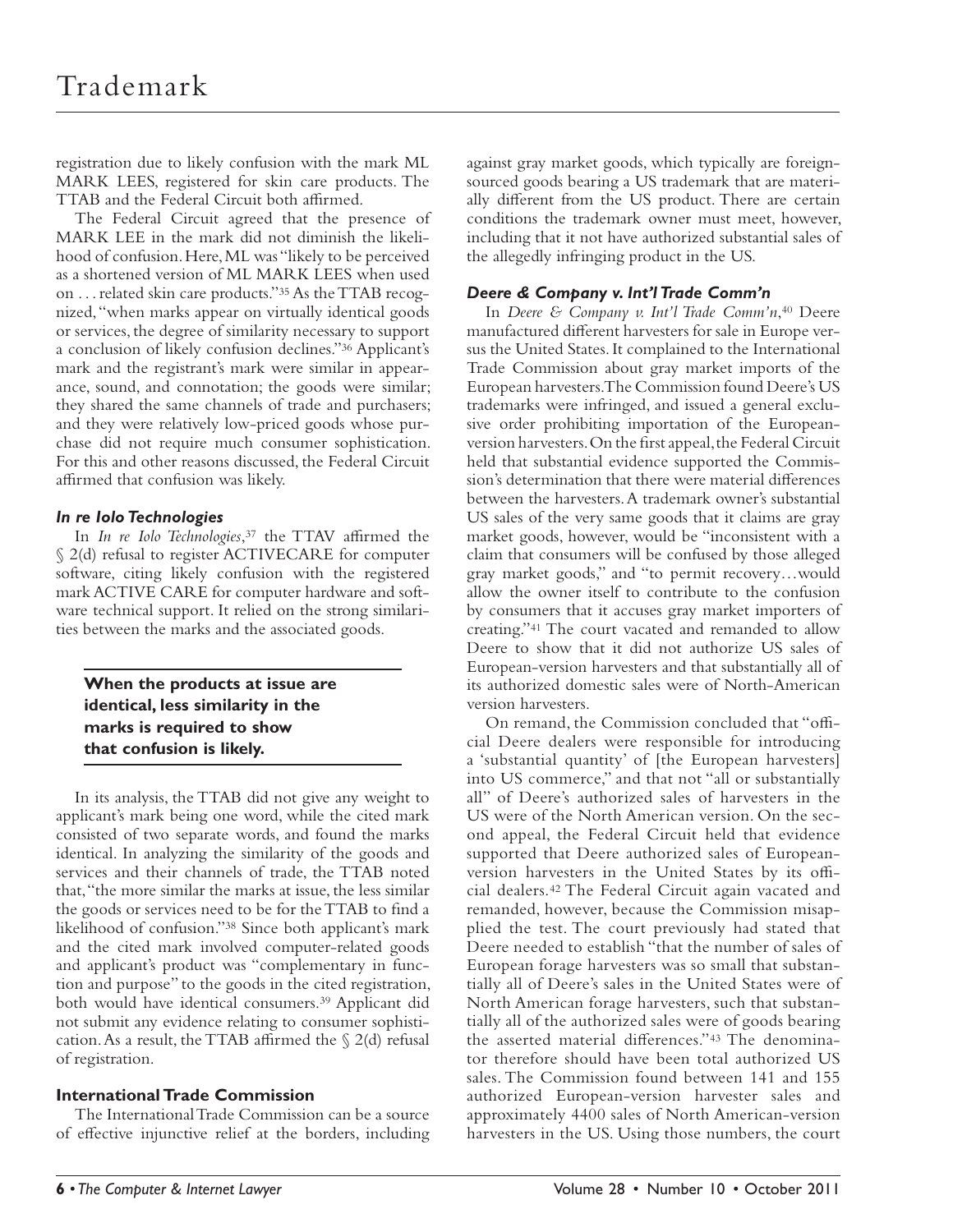concluded that a total of 3.1 to 3.4% of the authorized harvesters sold in the US were European-version harvesters. The court noted that in *Warner-Lambert Co. v. Northside Dev. Corp.*, 44 the court indicated that it would find infringement if 4.4% of the plaintiff's goods were found to be nonconforming. The court remanded for the Commission to determine whether 3.1 to 3.4% is an insubstantial percentage.

# **Loss of Rights**

# **Generic Terms**

Generic terms cannot be protected as trademarks. The PTO and the courts apply various tests for determining whether a term is generic.

#### *In re 1800Mattress.com IP, LLC*

In *In re 1800Mattress.com IP, LLC,*45 the TTAB refused to register MATTRESS.COM because it was generic. The services appellant offered were "retail store services" in the field of mattresses, beds, and bedding," and "given the genus of services offered, the term MATTRESS. COM would be understood by the relevant public primarily to refer to that genus." 46 It therefore was generic. The addition of the extension ".com" did not affect the term's genericness.

On appeal, the Federal Circuit noted, "'[t]he critical issue in genericness cases is whether members of the relevant public primarily use or understand the term sought to be protected to refer to the genus of goods or services in question."<sup>47</sup> The court then applied a two-part inquiry: "'First, what is the genus of goods or services at issue? Second, is the term sought to be registered or retained on the register understood by the relevant public primarily to refer to that genus of goods or services?""<sup>48</sup> Here, the parties agreed the genus was "'online retail store services in the field of mattresses, beds, and bedding."<sup>49</sup> The appellant unsuccessfully argued that the public would not use "mattress.com" to refer to online mattress retailers. The test, however, was not only "whether the relevant public would itself *use* the term to describe the genus, but also whether the relevant public would *understand* the term to be generic."<sup>50</sup> Concluding that is how the relevant public would understand this term, the Federal Circuit affirmed.

# *General Conf. Corp. v. McGill*

In *General Conf. Corp. v. McGill,*51 General Conference Corporation of Seventh-day Adventists (GC), a religious denomination corporation, sued pastor McGill for trademark infringement based on his use of the registered Seventh Day Adventist trademarks in promoting his breakaway church. A theological dispute had caused

McGill to separate from the church. He called his church "A Creation Seventh Day & Adventist Church," and also referred to it as "Creation Seventh Day Adventist Church." McGill created multiple Web sites at addresses such as 7th-day-adventist.org, creationseventhdayadventistchurch.org, and creationsda.org. Plaintiffs sued for trademark infringement, unfair competition and dilution. The district court granted plaintiffs summary judgment on the infringement claims with respect to "Seventh-day Adventist" but denied it for "Adventist" and "SDA." McGill, despite his initial agreement and repeated court orders, subsequently refused to appear for mediation. The district court ultimately entered a default judgment on the remaining claims.

On appeal, noting that "'[t]he appropriate test for genericness is whether the public perceives the term primarily as the designation of the article,'" the 6th Circuit found it "inappropriate to conclude as a matter of law . . . that the public considers 'Seventh-day Adventist' to refer generically to a religion."<sup>52</sup> Rather, it found that the registered marks were presumptively non-generic, and because the registrations were incontestable, McGill bore the burden of proving otherwise—a burden he failed to carry. The court was not persuaded by McGill's scant evidence that the public perceived the mark to refer to a set of beliefs rather than one specific church. For this and other reasons discussed below in the "Fair Use" section, the 6th Circuit affirmed the summary and default judgments.

# **Abandonment**

Three years of non-use raises a presumption of abandoned rights under the Lanham Act.<sup>53</sup> That presumption can be overcome, however, by a sufficient showing of an intent to resume use.

# *Crash Dummy Movie, LLC v. Mattel, Inc.*

In *Crash Dummy Movie, LLC v. Mattel, Inc.,*<sup>54</sup> in March 2003, Crash Dummy Movie (CDM) filed an intent-to-use application to register CRASH DUM-MIES for games and toys. Mattel opposed, claiming priority. Mattel's predecessor-in-interest, Tyco, had produced a line of CRASH DUMMIES toys in 1991, and federally registered the mark in 1993. The toys were sold through at least 1994. Mattel recorded the assignment from Tyco with the USPTO in 1998. In 1998, a toy retailer approached Mattel, hoping to become the exclusive retailer of the CRASH DUMMIES toys; Mattel declined. Mattel began to develop a new line of CRASH DUMMIES toys, however, which it introduced into the market in December 2003. In the TTAB proceedings, Mattel and CDM agreed that their respective marks were likely to cause confusion, with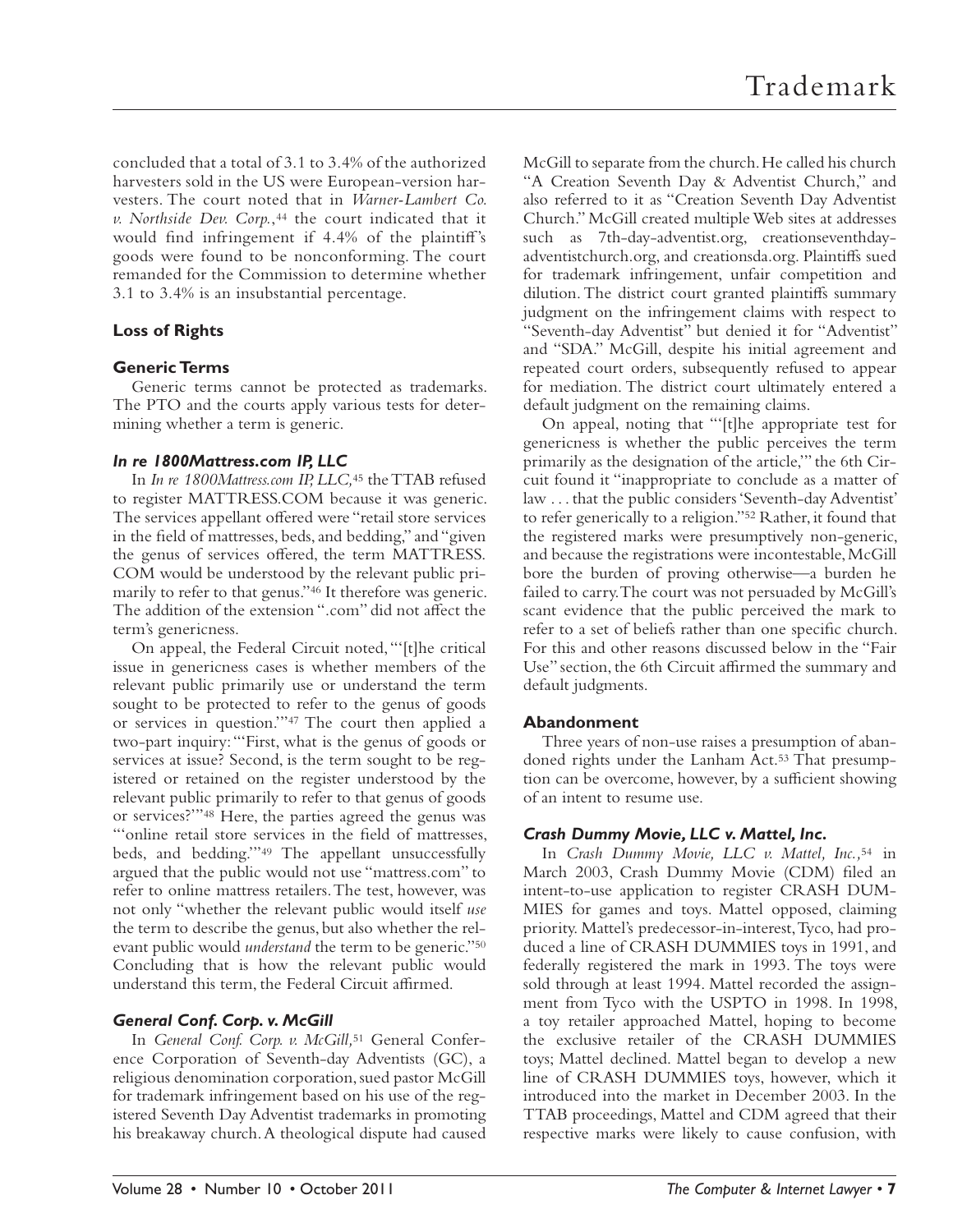priority the only issue, *i.e.*, did Mattel's rights predate CDM's March 2003 filing date. The TTAB found *prima facie* abandonment, but concluded that Mattel rebutted the presumption by sufficiently demonstrating plans to resume use.

On appeal, the Federal Circuit found substantial evidence to support the finding that Mattel intended to resume use of the marks. The court pointed to Mattel's aborted discussions with the toy retailer, the recording of the Tyco assignment with the USPTO, and Mattel's research and development efforts from 2000 to 2003. The Federal Circuit affirmed the TTAB finding of no abandonment, and Mattel's priority.

# **Licensing**

Trademark licensing is big business, and consequently can raise significant tax issues. A trademark license also can be an important asset in a bankrupt company's portfolio.

# *Robinson Knife Manufacturing Co. v. Commissioner of Internal Revenue*

In *Robinson Knife Manufacturing Co. v. Commissioner of Internal Revenue,*55 Robinson Knife sold kitchen tools under royalty-bearing trademark licenses from third parties like Pyrex and Oneida. During the taxable years at issue, Robinson paid \$2,184,252 and \$1,741,415 in royalties, and deducted the royalty payments as ordinary and necessary business expenses under 26 U.S.C. § 162. The IRS issued a deficiency notice that the royalties were not immediately deductible, and instead had to be capitalized and made part of Robinson's inventory costs.

# **A trademark license also can be an important asset in a bankrupt company's portfolio.**

The Second Circuit reversed. It noted that it was the first appellate court to "address the treatment of intellectual property royalties under the uniform capitalization regulations." 56 The court explained that immediate deduction of a cost is more favorable to a taxpayer than capitalization, which "usually is amortized and depreciated over the life of the relevant asset," quoting an earlier Supreme Court decision.<sup>57</sup> It held that, where a producer's royalty payments are calculated as a percentage of sales revenue from inventory and are incurred only upon the sale of that inventory, they are immediately tax deductible because they are not properly allocable to property produced within the meaning of 26 C.F.R. 1.263A-1(e). "[T]he record is clear that Robinson's royalties were sales-based. They were calculated as a percentage of net sales of kitchen tools, and they were incurred only upon the sale of those kitchen tools. They are therefore immediately deductible."<sup>58</sup>

# *In re Exide Techs.*

In *In re Exide Techs,*59Exide granted EnerSys a perpetual, exclusive, royalty-free license to use the mark EXIDE in the industrial battery business, while Exide continued to use the EXIDE mark outside of the industrial battery business. For almost ten years, this division was successful. Exide reentered the industrial battery business in 2000 under a different mark. When Exide filed for bankruptcy, it sought the bankruptcy court's approval to reject the license as an executory contract under 11 U.S.C. § 365(a). The bankruptcy court granted Exide's motion to reject the agreement, and the district court affirmed. EnerSys then again appealed.

The 3rd Circuit held the agreement was not an executory contract. EnerSys had substantially performed the agreement and did not have "unperformed material obligations that would excuse Exide from performance."<sup>60</sup> EnerSys performed "by paying the full \$135 million purchase price [for the assets] and operating under the Agreement for over ten years."<sup>61</sup> The court rejected Exide's argument that EnerSys's restriction to industrial batteries was an ongoing, unperformed obligation, observing that the use restriction "does not relate to the purpose of the Agreement—which is that Exide would transfer its industrial battery business and the concomitant assets and liabilities to EnerSys" in exchange for payment.<sup>62</sup> Since the agreement did not contain "at least one ongoing material obligation for EnerSys," the court found that this was not an executory contract and therefore, Exide could not reject it. 63 The court vacated and remanded, for further review, to the bankruptcy court. 64

# **Franchising**

Franchising is based on trademark licensing and is heavily regulated under federal and state law. Franchisee agreements detail the obligations of the parties. Posttermination use of the trademark by an ex-franchisee normally constitutes infringement.

# *Pinnacle Pizza Co. v. Little Caesar Enters.*

In *Pinnacle Pizza Co. v. Little Caesar Enters.,*65 Pinnacle was a Little Caesar (LCE) franchisee in South Dakota. In the franchise agreement, LCE agreed not to use the original advertising materials created by Pinnacle without its prior written consent. A Pinnacle owner claimed that he coined the phrase "Hot-N-Ready," for a new advertising strategy that guaranteed customers a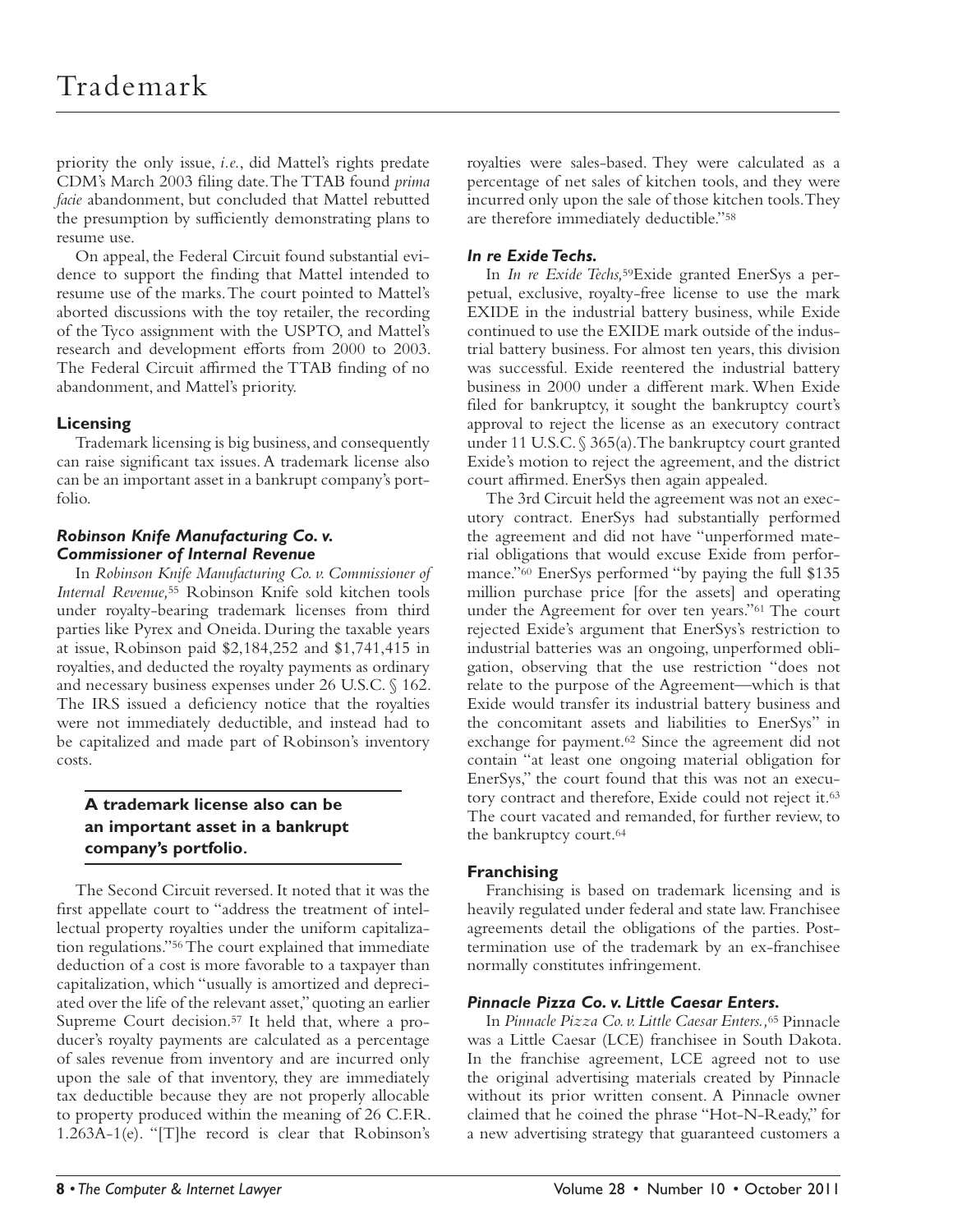pizza for \$4 within five minutes of a request. Pinnacle first advertised the special in 1997. Both parties shared the "Hot-N-Ready" concept with other franchisees, to considerable success.

LCE federally registered "Hot-N-Ready" with a date of first use the same as Pinnacle's first 1997 newspaper advertisement for "Hot-N-Ready." After Pinnacle sued LCE, the district court granted summary judgment to LCE, determining, among other things, that the franchise agreement "unambiguously refers to only the tangible advertisements that Pinnacle created, not the underlying concepts or ideas that such advertisements promote, or the slogans contained in such advertisements that describe the underlying concepts."<sup>66</sup> The district court denied LCE summary judgment that the statute of limitations had run, however, holding that LCE's "alleged actions constituted a series of repeated breaches ... within the limitations period."<sup>67</sup>

The Eighth Circuit affirmed the summary judgment in favor of LCE because the statute of limitations had run. Pinnacle had been aware that LCE was using the phrase "Hot-N-Ready" before October 25, 1998, but LCE "never cured its breach and never made a separate, material breach of the contract apart from its use of 'Hot-N-Ready' that would give rise to a new cause of action." 68 Further, "LCE did not use any original advertising materials other than 'Hot-N-Ready' and never indicated to Pinnacle that it would cease using the phrase once it learned of the phrase's existence." Because the state six year statute of limitations had run, the court did not reach whether LCE actually breached the franchise agreement (although it stated that a separate provision of the agreement authorized LCE's actions) or violated the South Dakota Franchise Act.

# *La Quinta Corp. v. Heartland Props. LLC*

In *La Quinta Corp. v. Heartland Props. LLC*, 69Heartland Properties entered into a franchise agreement in 1994 with the predecessor to Baymont Franchising LLC, a wholly-owned subsidiary of La Quinta Corporation. The agreement licensed Heartland to operate a Budgetel Inn hotel in Kentucky using Baymont's unique internal operating system, which included Baymont's federally registered trademarks and reservation system. Baymont had the right to "amend, modify, delete or enhance any portion of the System."

In 2004, Baymont adopted a new "System Standard" for computerized reservations, known as the "L.I.S.A. System." It partly involved a software license which Heartland never signed. Eventually Baymont gave Heartland notice of termination for failing to sign the L.I.S.A. agreement and install the L.I.S.A. System. Heartland subsequently sued La Quinta for breach of the agreement and the implied covenant of good faith and fair dealing. Baymont sued Heartland for Lanham Act infringement, breach of contract, and other claims. The district court awarded Baymont the amount Heartland owed under the Agreement, plus prejudgment interest; liquidated damages for early termination, plus interest; treble damages for willful, unauthorized use of Baymont's marks in violation of the Lanham Act; and attorneys' fees and costs.

On appeal, the 6th Circuit concluded that Baymont had the right to institute new system changes and require franchisees to conform to them. For this and other reasons discussed below in the section "Monetary Damages," the 6th Circuit affirmed.

#### *Shell Co. v. Los Frailes Serv. Station*

In *Shell Co. v. Los Frailes Serv. Station*,<sup>70</sup> Shell sued defendant Los Frailes Service Station (LFSS), a former Shell gas station franchisee in Puerto Rico. Shell obtained a preliminary injunction, which the district court eventually converted into a permanent one, ordering LFSS to cease any use of Shell trademarks, trade dress, or color patterns, and to comply with post-termination provisions of its franchise agreements with Shell.

On appeal, the First Circuit upheld the injunction. LFSS had sent Shell a letter purportedly cancelling their relationship, and subsequently began selling fuel from other distributors, while only covering some of Shell's trademarks at the station. LFSS did put up signs that said "We Do Not Sell Shell Gasoline," but did not display them prominently. Shell's termination letter asked LFSS to honor the agreement by vacating the service station and turning over Shell's equipment, but LFSS did not comply. LFSS did not contest this, and also conceded that the fuel sold after the franchise ended was inferior to Shell fuel and that its station continued to serve the same potential customers. The First Circuit concluded that Shell's franchise termination was valid, and that "[g]iven that the ... station had been identified with the Shell brand for over a decade and that Shell trademarks were still visible at the station," LFSS's actions were "substantially likely to confuse reasonably prudent consumers."<sup>71</sup> The signs stating "We Do Not Sell Shell Gasoline" were not enough to avoid likely confusion, not least because they were only visible once customers were already at the gas pump.

# **Trade Dress Protection**

The asserted trade dress is not functional, it still needs to be distinctive in order to be afforded protection. A product design cannot be held inherently distinctive. 72 Product packaging can. Courts often use the test from *Seabrook Foods, Inc. v. Bar-Well Foods Ltd.*, 73 in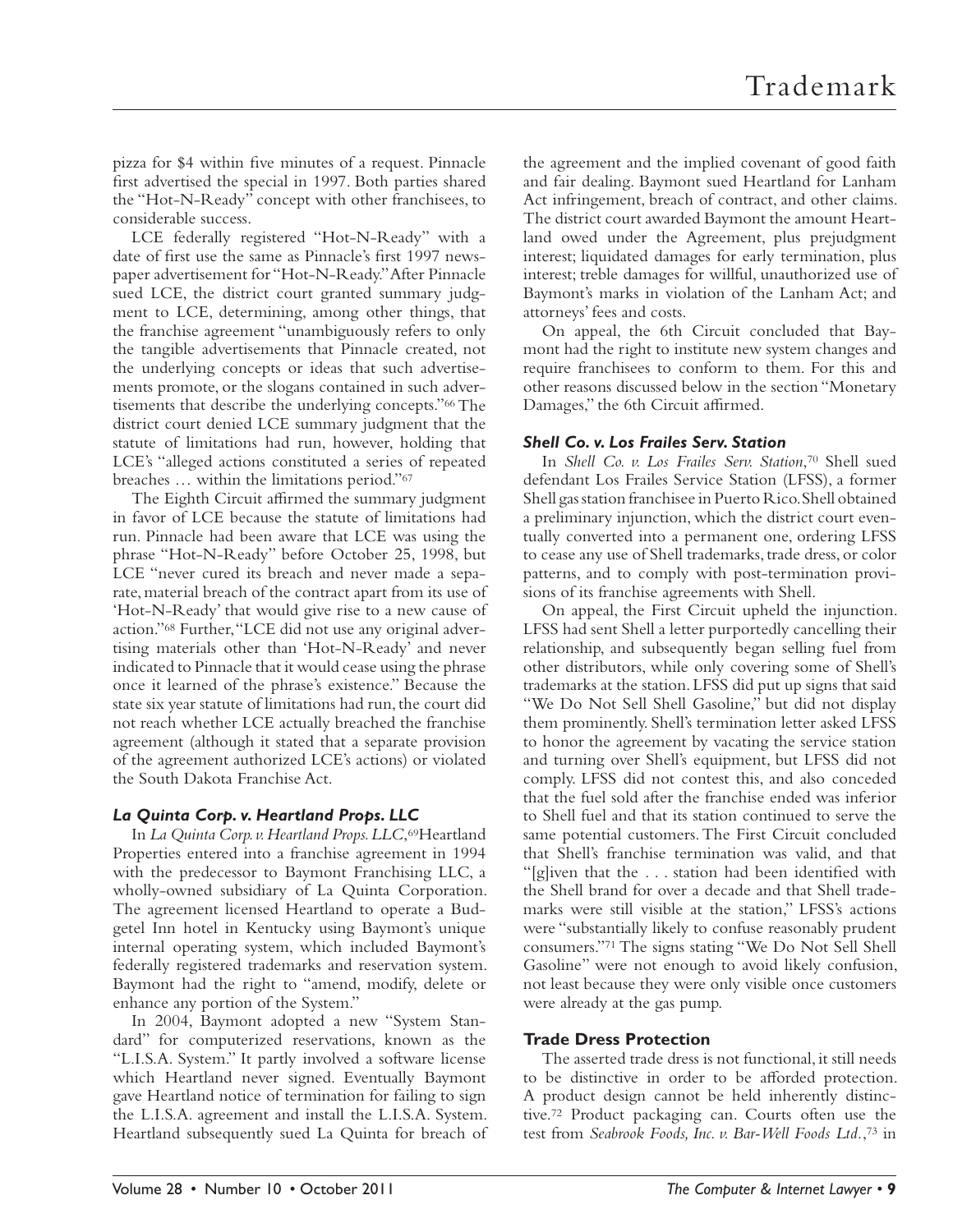determining whether product packaging is inherently distinctive, *i.e*., is it: (1) a common basic shape or design;  $(2)$  unique or unusual in its field;  $(3)$  a mere refinement of a commonly-adopted and well-known form of ornamentation for a particular class of goods viewed by the public as a dress or ornamentation for the goods; and (4) capable of creating a commercial impression distinct from the accompanying words. The normal secondary meaning factors are used in assessing whether a trade dress has acquired distinctiveness.

# *Art Attacks Ink, LLC v. MGA Enter., Inc.*

In *Art Attacks Ink*, LLC v. MGA Enter., Inc.,<sup>74</sup> Art Attacks Ink was a small airbrush art business that sold, from a booth at county fairs, custom "Spoiled Brats" T-shirts featuring predominantly female characters with oversized eyes, disproportionately large heads and feet, makeup and bare midriffs. It sold about 2,000 Spoiled Brats T-shirts per year. Its Web site displayed the Spoiled Brats products, but the site lacked Spoiled Brats metatags and an Internet search for "Spoiled Brats" might not lead to the Art Attacks site. In 2001, MGA began selling "Bratz" dolls, which resembled the Spoiled Brats characters. In 2004, Art Attacks sued MGA alleging copyright and trade dress infringement. MGA successfully moved for judgment as a matter of law.

The Ninth Circuit concluded that Art Attacks had failed to demonstrate secondary meaning. Although survey evidence was not required, Art Attacks failed to demonstrate that purchasers of a product that displayed the Spoiled Brats characteristics would link the product to a single source. Art Attacks provided no evidence that its advertising efforts at county fairs effectively conveyed this, nor that the Art Attacks Web site made Spoiled Brats images widely available. Finally, Art Attacks failed to show exclusive use of the claimed characteristics, and its actual confusion witnesses were all employees or personal friends. Accordingly, the court concluded a reasonable jury could not find Art Attacks' trade dress had acquired secondary meaning. For this and other reasons discussed below in the section entitled "Counterfeiting," the 9th Circuit affirmed summary judgment to MGA on the copyright and trade dress infringement claims.

# *Amazing Spaces, Inc. v. Metro Mini Storage*

In *Amazing Spaces, Inc. v. Metro Mini Storage,*75 Amazing Spaces sued Metro, a self-storage facility competitor, alleging its five-pointed star design infringed Amazing Spaces' registered five-pointed star design. Metro presented evidence that the same or a similar five-pointed star was used by many industries and businesses and on at least 28 other self-storage building locations. In granting Metro summary judgment, the district court

concluded that the mark was not inherently distinctive and lacked secondary meaning. As to secondary meaning, the court noted that Amazing Spaces had not submitted any survey evidence, and there was no evidence of actual confusion.

On appeal, the Fifth Circuit concluded that Metro's showing "reduced the presumption of validity [from registration] to evidence that the PTO is of the opinion that the Star Symbol is sufficiently distinctive to be legally protectable as a mark."76 In assessing inherent distinctiveness, the court applied the *Seabrook* test. Under *Seabrook*, the design was not inherently distinctive because of the third party uses of many similar or identical five-pointed stars. Amazing Spaces' use of the design, furthermore, was mainly ornamental. The court noted that the design was "virtually absent as a stand-alone mark from Amazing Spaces' advertising in the record," and that Amazing Spaces' use of the mark in conjunction with other designs undermined its claim of secondary meaning.<sup>77</sup> Amazing Spaces' failure to submit a survey did not help in this borderline case.

# *In re Chippendales USA, Inc.*

In *In re Chippendales USA*, *Inc.*,<sup>78</sup> Chippendales began providing adult entertainment services for women in 1978, and in 1979, Chippendales performers began wearing tuxedo-like wrist cuffs and a bowtie collar without a shirt. In 2003, the USPTO issued a registration for this "Cuffs & Collar" costume design for "adult entertainment services, namely exotic dancing for women" based on acquired distinctiveness. Chippendales could not contest the 2(f) basis under PTO procedures in 2003. The registration became incontestable in 2008. In 2005, Chippendales filed a second application seeking to register the same mark as inherently distinctive. Applying the *Seabrook* test, the examining attorney refused to register the Cuffs & Collar mark, and the TTAB affirmed. Chippendales appealed.

The Federal Circuit also affirmed, finding the TTAB's determination supported by substantial evidence. Explaining that the *Seabrook* test for determining inherent distinctiveness focused on "whether or not the trade dress is of such a design that a buyer will immediately rely on it to differentiate the product from those of competing manufacturers," the court stated that if a mark is not inherently distinctive, "it is unfair to others in the industry to allow what is in essence in the public domain to be registered and appropriated, absent a showing of secondary meaning."<sup>79</sup> Further, a finding of inherent distinctiveness "may affect the scope of protection accorded in an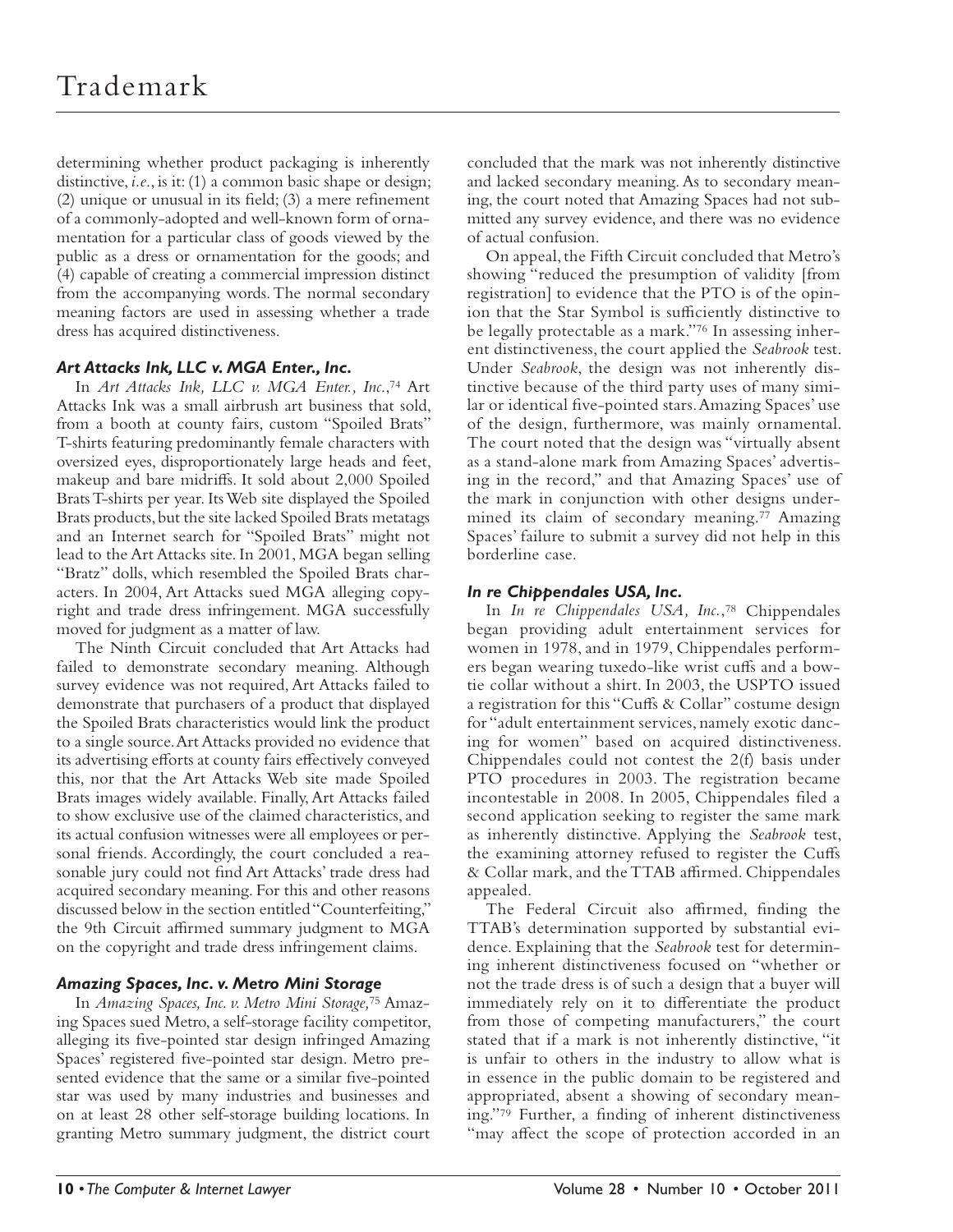infringement proceeding" because a mark's strength "is measured both by its conceptual strength (distinctiveness) and its marketplace strength (secondary meaning)."80

# **All of the federal circuits now use some form of a multi-factor test to assess whether confusion is likely.**

"[T]here has been no showing that the Cuffs  $\&$ Collar dress is common generally."<sup>81</sup> Under the third Seabrook factor (whether it was a mere refinement of a commonly-adopted and well-known form of ornamentation for a particular class of goods viewed by the public as a dress or ornamentation for the goods), the court found that the Playboy bunny costume was the inspiration for the Cuffs  $\&$  Collar, as indicated by Chippendales' own expert's testimony. It therefore was not inherently distinctive because, "[t]he Playboy bunny suit, including cuffs and a collar, was widely used for almost twenty years before Chippendales' first use of its Cuffs & Collar trade dress." 82 Finally, Chippendales unsuccessfully argued that *Wal-Mart Stores, Inc. v. Samara Bros., Inc.,*83 superseded the *Seabrook* test. "Nothing in the *Wal-Mart* decision questioned or undermined the reasoning in Seabrook."<sup>84</sup>

# **Infringement of Trademark Rights**

All of the federal circuits now use some form of a multi-factor test to assess whether confusion is likely, including such factors as the similarity of the marks and products, the marketing environment, the alleged infringer's intent, and actual confusion. The Federal Circuit and TTAB, for example, use the thirteen factors identified in *In re E.I. DuPont de Nemours & Co.*85

# **Likelihood of Confusion and Federal Court Multifactor Tests**

# *Caliber Automotive Liquidators Inc. v. Premier Chrysler, Jeep, Dodge LLC*

In *Caliber Automotive Liquidators Inc. v. Premier Chrysler,*  Jeep, Dodge LLC,<sup>86</sup> Caliber provided advertising promotions to car dealerships across the country, and owned registered service marks for "Slash-It! Sales Event" and "Slasher Sale." Caliber assisted car dealerships in shrinking their car inventories during "blowout" sales. Caliber sued Premier for infringement under federal and Georgia state law for using an infomercial called the "Slasher Show" for Atlanta-area car dealerships that advertised reduced prices. The Slasher Show infomercial featured a Slasher Countdown, a Slasher Man complete with

slasher jewelry, and multiple uses of the phrase "slash it." Balancing the confusion factors, with particular weight on the marks' weakness and the lack of evidence of actual confusion, the district court granted summary judgment to Premier.

The Ninth Circuit concluded that the district court erred by overvaluing the lack of evidence of actual confusion among the general public. Car dealerships, not the general public, were the relevant consumer class, and Caliber had provided evidence of actual confusion among car dealerships. The district court also had found Caliber's marks weak. The 9th Circuit explained that incontestable status means the mark is presumed to be at least descriptive with secondary meaning and therefore "a relatively strong mark." 87 The district court therefore erred in holding the "Slash-It Sales Event" mark was not entitled to strong protection. After comparing the marks, the 9th Circuit concluded there was a genuine issue of material fact as to whether car dealers would attribute the products to the same source given the similarities between the slogans and the services. "[B]oth parties sell a marketing ploy to car dealers." 88 It reversed and remanded for trial.

# *Sabinsa Corp. v. Creative Compounds, LLC*

In *Sabinsa Corp. v. Creative Compounds, LLC,*89 Sabinsa was an ingredient supplier for "nutraceutical" manufacturers. Sabinsa registered FORSLEAN for a plant extract, forskohlin, sold as an ingredient of dietary supplements, and began marketing to nutraceutical manufacturers in 2000. Defendant Creative Compounds also supplied ingredients to the nutraceutical industry, and began selling forskohlin under the name FORSTHIN in 2002. When Sabinsa sued Creative Compounds, the district court found confusion unlikely. The 3rd Circuit reversed, and disagreed so strongly with the district court that it remanded the case for entry of judgment in favor of Sabinsa.

As to the similarity of the marks, the appellate court explained the "proper test is not a side-by-side comparison but, rather, 'whether the labels create the same overall impression when viewed separately."<sup>90</sup> "The 'ordinary customer' is supposed to have 'only general recollection' of one mark when encountering the second" (citing a previous decision). 91 When viewed as a whole, "Fors-Lean and Forsthin share all but three letters, have the same dominant syllable and end letter, and have the same number of syllables. Under these circumstances, the district court clearly erred in finding that the words are not visually similar."<sup>92</sup> When considering connotation, the district court erred by comparing "lean" and "thin" when it should have compared "ForsLean" and "Forsthin." Its "ultimate finding that the words 'thin' and 'lean' 'would convey' different mental impressions to consumers is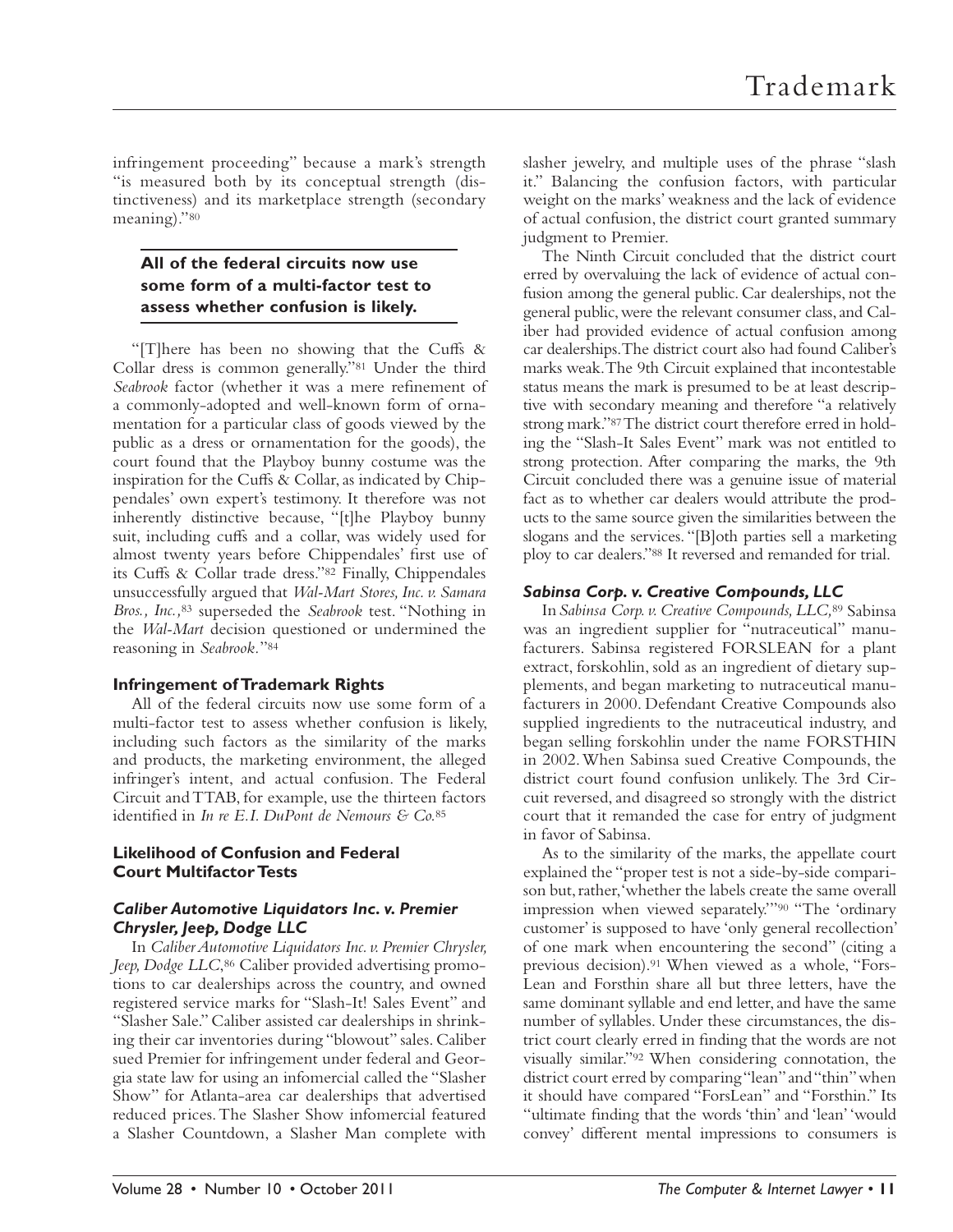impossible to reconcile with [its] earlier recognition that the terms are interchangeable to consumers."<sup>93</sup>

Other factors favored Sabinsa. The FORSLEAN mark was suggestive and commercially strong. As to purchasers' care, the district court had failed to recognize that not just nutraceutical manufacturers purchased the products; general consumers did, too, and these products were often impulse purchases. The district court also erred in considering defendant's intent in adopting the mark. "[F]ar from there being nothing in the record to suggest bad intent, there was ample evidence that Creative Compounds attempted to pass off its products as Sabinsa's." 94 Because of disputed fact issues, however, that factor favored neither party. The most important 3rd Circuit factors for these competitive products (mark similarity and mark strength) favored Sabinsa. Sabinsa had demonstrated confusion was likely, and the 3rd Circuit directed that judgment be entered in its favor.

# **Similarity of Appearance, Sound, or Connotation**

# *Odom's Tennessee Pride Sausage, Inc. v. FF Acquisition LLC*

In *Odom's Tennessee Pride Sausage, Inc. v. FF Acquisition LLC*, 95 Odom's produced food items for retail grocery stores. In its forty years of business, it registered numerous trademarks depicting farm boys. FF Acquisition d/ b/a Farm Fresh Supermarket, operated several grocery stores. In 1983, FF registered the design of the head and shoulders of a farm boy with a piece of straw in his mouth for supermarket services. In a 2007 application, FF added the remainder of the boy's body. Odom opposed the new application on the basis that FF's mark was likely to cause confusion, and the TTAB granted FF summary judgment.

In affirming, the Federal Circuit found that "[t]he marks differ in the size and shape of the boys' hands and feet, the shape and style of their hats, and the fact that FF's boy has a piece of straw in his mouth and shoes on his feet while Odom's has neither." <sup>96</sup> They therefore "create unquestionably different commercial impressions." 97 The TTAB did not err in basing its decision solely on the dissimilarity of the marks. Even a single *DuPont* factor can be dispositive, and "even if all other relevant *DuPont* factors were considered in Odom's favor, as the TTAB stated, the dissimilarity of the marks was a sufficient basis to conclude that no confusion was likely." 98

# *Sensient Techs. Corp. v. SensoryEffects Flavor Co.*

In *Sensient Techs. Corp. v. SensoryEffects Flavor Co.,*<sup>99</sup> Sensient Technologies Corporation sold "flavor delivery systems" under the trade name "Sensient Flavors". An ex-employee used "SensoryEffects Flavor Systems" for a similar business, and Sensient Technologies sued over that and a prior, more similar name. The district court granted summary judgment in favor of SensoryEffects, because the previous mark had not been used in commerce, and the new SensoryEffects name was not likely to cause confusion.

The Eighth Circuit affirmed. As to the second mark, not only were there auditory differences, there were significant visual differences as well. The parties also had agreed that the "ordinary customer of their products is sophisticated and any particular sale is the result of a long, collaborative process."<sup>100</sup> As to the ex-employee's intent, knowledge alone was not "dispositive of the inquiry because knowledge of another's product and an intent to compete does not correspond with an intent to mislead." 101 In addition, the change of name, after the lawsuit was filed, to "SensoryEffects Flavor Systems", incorporated a mark ("SensoryEffects") already registered with the PTO. As a result, no reasonable jury could find in favor of Sensient on the "intent" factor.

#### *Lapine v. Seinfeld*

In *Lapine v. Seinfeld*, 102 the plaintiff cookbook authors sued Jessica and Jerry Seinfeld and HarperCollins Publishers, alleging copyright and trademark infringement and dilution. The district court found defendants' cookbook, "Deceptively Delicious: Simple Secrets to Get Your Kids Eating Good Food", was not substantially similar to plaintiffs' cookbook, and confusion was unlikely.

On review, the 2<sup>nd</sup> Circuit concluded that the "total concept and feel'" of the two was "very different."<sup>103</sup> On the copyright claim, the two cookbooks lacked the requisite substantial similarity. On the trademark infringement claim, plaintiffs alleged confusion was likely between defendants' title and the book's depiction of a winking woman standing near carrots holding a plate of brownies, and plaintiffs' title and depiction of a female chef winking and concealing carrots behind her back. Considering the *Polaroid* factors *de novo*, the court concluded confusion was unlikely. Defendants' depiction of a winking woman was "very different from plaintiffs' considerably less detailed and less colorful image of a female chef winking and 'shushing' while holding carrots behind her back."<sup>104</sup> Also, "use of the famous 'Seinfeld' name reduces any likelihood of confusion regarding the marks." 105 Because the dissimilarity of the marks was dispositive, the court did not review the other *Polaroid* factors. That lack of similarity also defeated plaintiffs' dilution claim. Accordingly, the 2nd Circuit affirmed.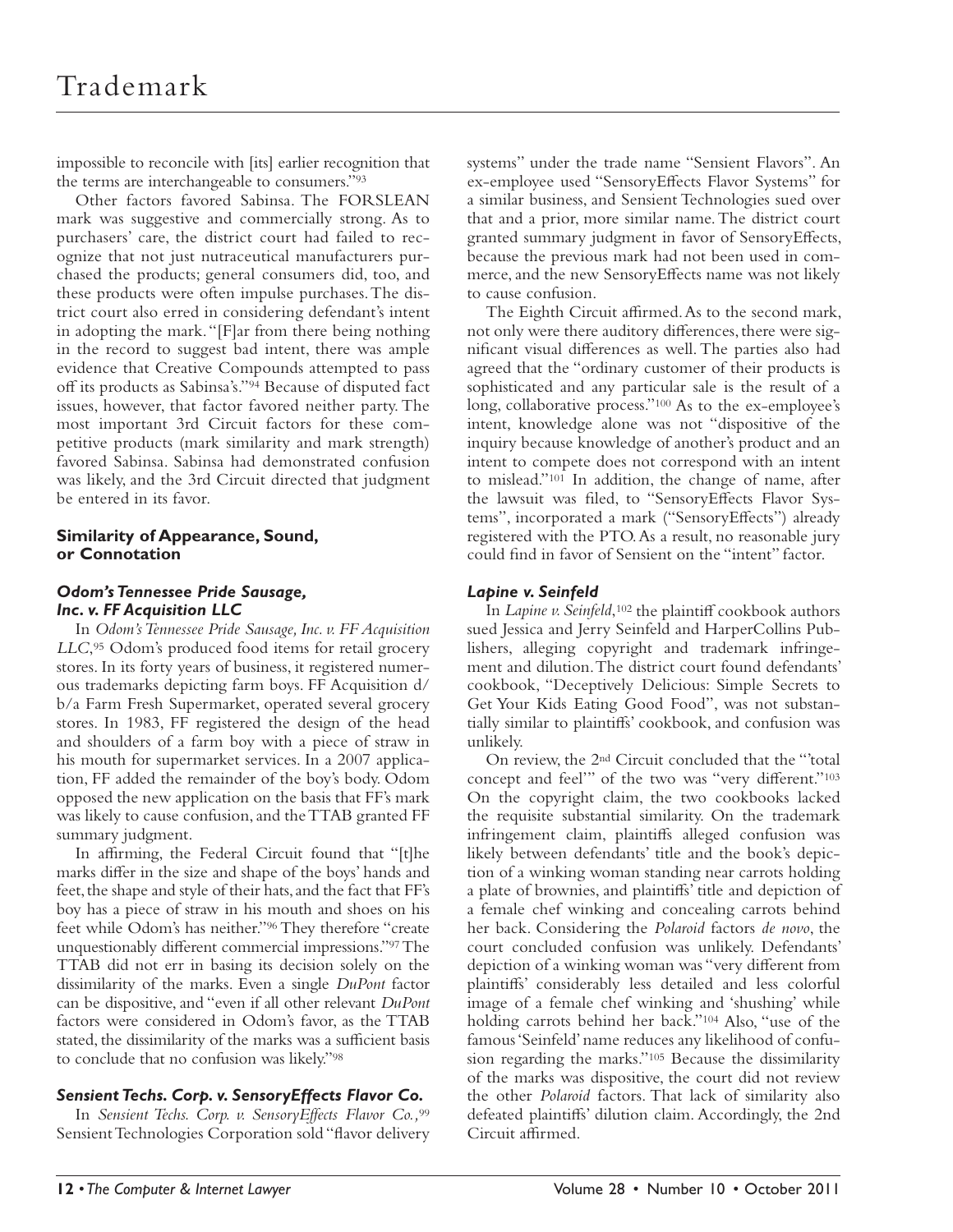# **Counterfeiting**

#### *United States v. Diallo*

In *United States v. Diallo*, 106 Diallo challenged his conviction for intentional trafficking in counterfeit handbags and knowing use of a counterfeit mark in violation of 18 U.S.C.  $\S$  2320(a). During a traffic stop a state trooper noticed Diallo's van contained numerous handbags bearing the Louis Vuitton "LV" mark. The jury found Diallo guilty. He was sentenced to probation for three years, with a six-month term of home detention, and ordered to pay restitution of \$2,600 to Louis Vuitton. On appeal, Diallo argued that the jury instruction defining "use" was incorrect, contending "that his constructive possession of the handbags contained in sealed bags within his van did not constitute a use of the counterfeit mark on or in connection with the handbags."<sup>107</sup>

The Third Circuit acknowledged that "use" is not defined in  $\S 2320(a)$ , so it looked at the word's ordinary meaning. The court rejected Diallo's argument that "use" constitutes "displaying and offering the goods bearing the spurious marks for sale."<sup>108</sup> To adopt such a definition, the court "would be rewriting the text of the statute from 'uses the counterfeit mark on or in connection with such goods' to 'uses the counterfeit mark on or in connection with such goods in a sales transaction'" thus limiting enforcement to vendors who have counterfeit goods on display and ready to be sold. 109 The district court's jury instruction, which combined two dictionary definitions of "use" to read: "To make use of, to put into action or convert to one's service, to avail oneself of, to have recourse to or enjoyment of, to employ,'" was not overbroad. 110 Diallo had admitted that the handbags were inventory for his Indianapolis store, so he fit the definition of use. The 3rd Circuit affirmed.

# *United States v. Xu*

In *United States v. Xu*, 111 a jury convicted Kevin Xu of conspiring to traffic and trafficking in counterfeit pharmaceutical drugs. On appeal, Xu argued that the evidence was insufficient that one trademark, Zyprexa, was registered on the principal register. The court of appeals agreed, vacating that conviction and remanding for resentencing. The US had failed to introduce a registration certificate for Zyprexa and there was no other evidence, including testimony, that the mark was registered. "To prove that the mark was counterfeit … the Government was required to demonstrate that the mark was registered on the USPTO's *principal* register."<sup>112</sup> "[A] rational juror could not have found beyond a reasonable doubt that the Zyprexa mark was registered on the USPTO's principal register."<sup>113</sup>

# **Contributory Infringement**

Under *Inwood Labs v. Ives Labs.*, 114 a defendant is contributorily liable for infringement when it "intentionally induces another to infringe a trademark, or if it continues to supply its product to one whom it knows or has reason to know is engaging in trademark infringement." In the cases below, Georgia-Pacific could not produce copies of alleged lease agreements, and relied on trademark principles in alleging contributory infringement.

# *Georgia-Pacific Consumer Prods. v. Von Drehle Corp.*

In *Georgia-Pacific Consumer Prods. v. Von Drehle Corp.*, 115 Georgia-Pacific  $(G-P)$  was the leading designer/manufacturer of paper products and dispensers. G-P leased dispensers to distributors, such as hotels and restaurants, under leases that required that only its branded paper towels be used in them. The dispensers all bore registered marks (the "G-P Marks"). G-P sued von Drehle (VD) after VD started marketing inferior paper toweling specifically for use in the dispensers. The district court granted summary judgment to VD on the Lanham Act claims, and G-P appealed.

VD's product was lower quality, which allowed VD to sell it for a lower price. G-P had argued that VD created post-purchase confusion and contributory infringement as to the toweling's source. G-P introduced survey results showing that a majority of participants expected there to be an association between the source of the dispensers and the source of the toweling. The 4th Circuit reasoned that there was sufficient evidence for a reasonable jury to conclude that VD knew infringement was taking place and had continued to supply the product despite this knowledge.

The Fourth Circuit also noted that the factfinder may consider post-sale confusion among the non-purchasing public. The court held that the record contained sufficient evidence of such likely confusion to withstand summary judgment. The court reasoned that the "interference with the trademark holder's legitimate steps to control quality unreasonably subjects the trademark holder to the risk of injury to the reputation of its mark." 116 Moreover, VD had received complaints from distributors about the toweling's inferior quality, and the record showed that G-P's manufacturing process gave its toweling a superior feel to VD's toweling. Accordingly, the court vacated the summary judgment in favor of VD and remanded.

# *Georgia-Pacific Consumer Products LP v. Myers Supply, Inc.*

In contrast to the *Von Drehle* decision above, in which Georgia-Pacific overcame summary judgment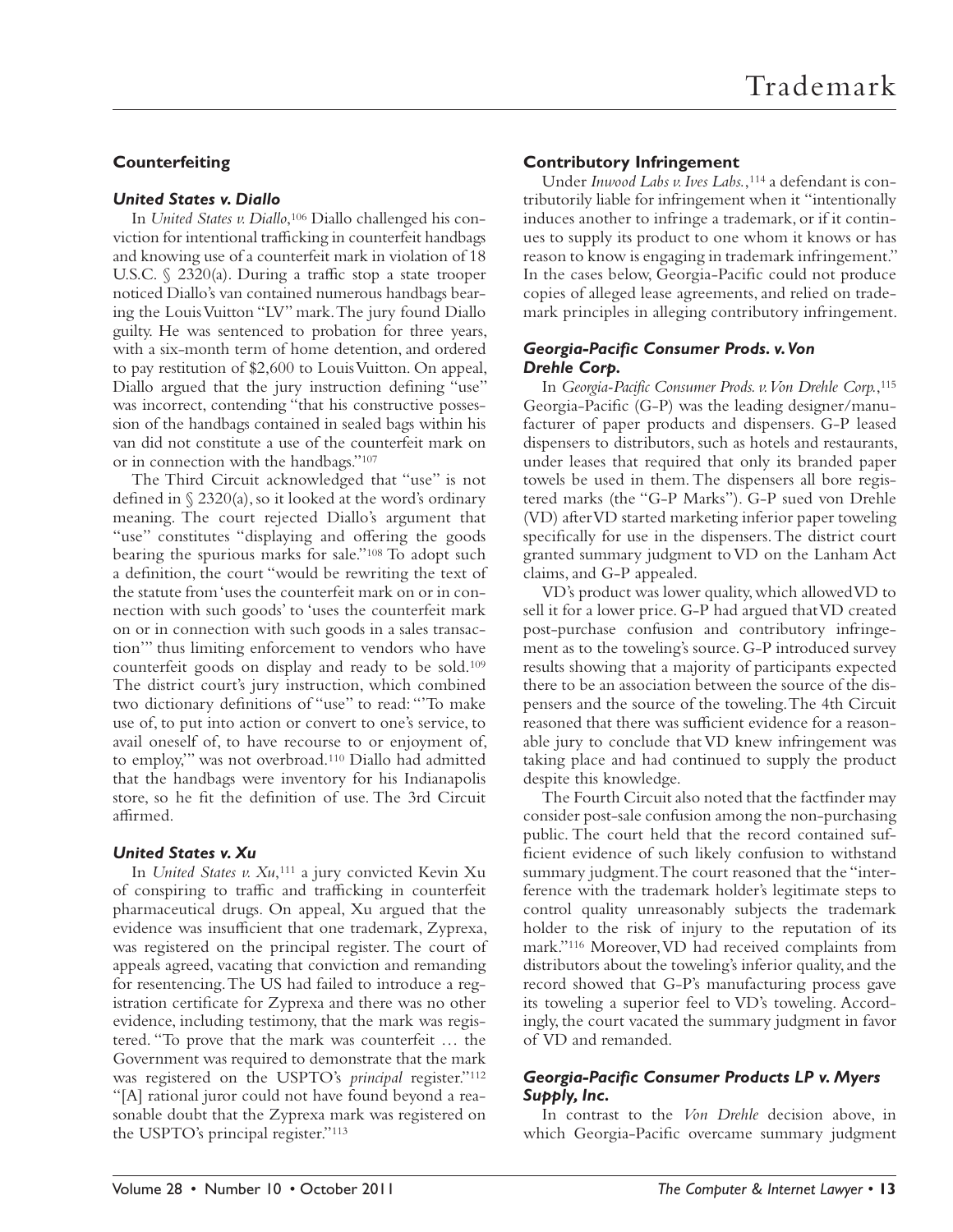on its post-sale confusion and contributory infringement theories, in *Georgia-Pacific Consumer Products LP v. Myers Supply, Inc.*,<sup>117</sup>Georgia-Pacific lost after a bench trial. The 8th Circuit affirmed. The most significant evidence was the testimony of "industry insiders" that it was an "unobjectionable and common practice to put towels of one brand into a dispenser of a different brand," with a Georgia-Pacific regional manager testifying to the same effect.<sup>118</sup> Georgia-Pacific's catalog similarly offered replacement towels for other manufacturer's towel dispensers. The probative value of the survey cited in *Von Drehle* was found "severely limited", because it failed to test "whether a mark on one product is source- identifying of a complementary unmarked product."<sup>119</sup>

# **Third-Party Uses**

# *In re Mighty Leaf Tea*

In *In re Mighty Leaf Tea*, 120 Mighty Leaf Tea applied to register ML for use with personal care and skin products, and the examining attorney rejected the application due to likely confusion with ML MARK LEES, registered for skin care products. The TTAB and the Federal Circuit both affirmed.

Mighty Leaf Tea argued that third party registrations and pending applications for the mark incorporating "ML" showed that ML was weak and that consumers were already conditioned to differentiate such marks based on minor distinctions. Mighty Leaf Tea provided no evidence of actual use of these third party marks, contending that the cited registrations established use because use in commerce is a prerequisite to registration. The Federal Circuit held that more than a showing that various marks existed was required, and that "indiscriminate citation of third-party registrations without regard to the similarity of the marks involved is not indicative that the letters ML have a suggestive or descriptive connotation."<sup>121</sup> The court agreed with the TTAB that the occurrence of the two letters in longer words or strings did not of itself establish a common element. As a result, the third party use evidence was entitled to little weight.

# **Defenses and Limitations**

Non-deceptive use of another's trademark is not unlawful. Such permitted use can take many different forms, including: good faith, descriptive, non-trademark use of the term; comparative advertising; accurate use of the trademark for repaired or modified products, and "nominative fair use" in which the trademark is truthfully referred to for purposes of reference, criticism, comparison and the like.

# **Fair Use**

# *Hensley Manufacturing, Inc. v. ProPride, Inc.*

In *Hensley Manufacturing, Inc. v. ProPride, Inc*., 122 Hensley and ProPride both marketed trailer hitches for "RVers," including hitches designed by the same man: Jim Hensley. Hensley claimed ProPride's advertising use of the Jim Hensley name infringed Hensley's registered HENSLEY trademark. ProPride's print ads stated, "'Only one man has ever designed a trailer hitch that effectively eliminates trailer sway before it begins. That man is Jim Hensley. NOW he has done it again and IMPROVED the PERFORMANCE of his old design." 123 The ads identified ProPride's phone number and Web site, and included disclaimers that Jim Hensley was no longer with plaintiff 's company. The district court dismissed the complaint and denied preliminary relief, holding that the use of his personal name in a descriptive sense, rather than as a trade name, was a fair, non-infringing use.

Hensley Manufacturing's counsel had conceded at oral argument that "the law permitted ProPride to use Jim Hensley's name in a descriptive sense to advertise his association with the company." To the extent that ProPride's ads cause "some level of consumer confusion, Hensley Manufacturing assumed that risk by trademarking Jim Hensley's own personal last name." 124 Accordingly, the 6th Circuit affirmed.

# *Toyota Motor Sales, U.S.A., Inc. v. Tabari*

In *Toyota Motor Sales, U.S.A., Inc. v. Tabari*, 125 Toyota, the exclusive US Lexus distributor, sued the Tabaris, auto brokers who worked with authorized dealers and consumers to obtain the lowest car price. The Tabaris offered their services through Web sites at "buy-a-lexus. com" and "buyorleaselexus.com." After a bench trial, the district court enjoined Tabari from using the domain names or using the LEXUS mark in any other domain name.

On appeal, the 9th Circuit observed that it had long held that such use can be nominative fair use. For nominative fair use, courts consider "whether (1) the product was 'readily identifiable' without use of the mark; (2) defendant used more of the mark than necessary; or (3) defendant falsely suggested he was sponsored or endorsed by the trademark holder." 126 The injunction here was plainly overbroad for prohibiting "domain names that on their face dispel any confusion as to sponsorship or endorsement."<sup>127</sup> Here, the Tabaris had to mention "Lexus" to alert customers that they were brokers of Lexus cars. The court agreed with Toyota, however, that use of the stylized Lexus mark and logo on the Tabari Web site was more than was necessary as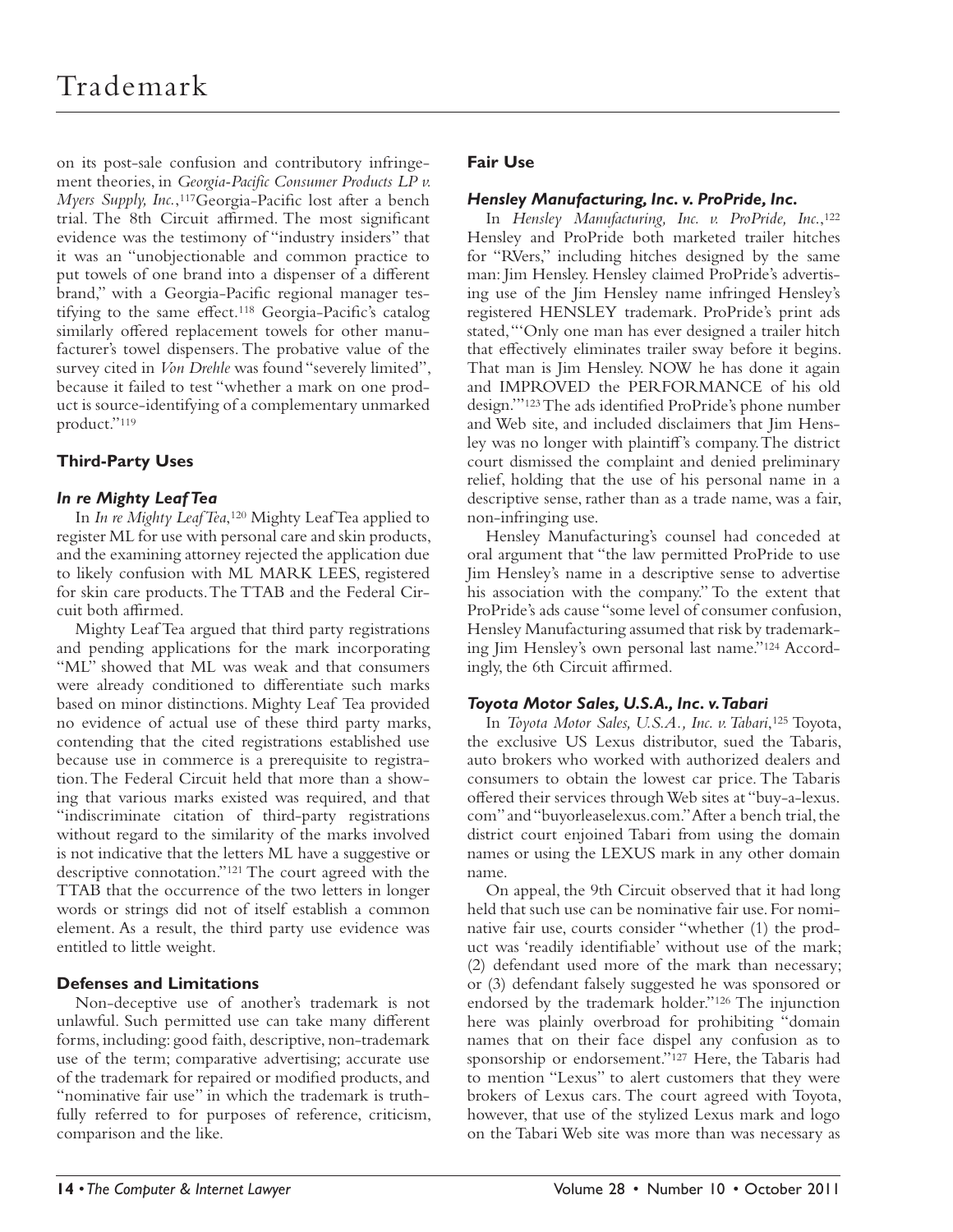"those visual cues might lead some consumers to believe they were dealing with an authorized Toyota affiliate."<sup>128</sup> At the time of trial, the Tabaris' site had replaced the stylized mark and logo with a disclaimer. "While not required, such a disclaimer is relevant to the nominative fair use analysis." 129 The court further found the Web site makeover relevant because Toyota was seeking forward-looking relief. The court vacated the injunction and remanded for reconsideration, instructing that "nominative fair use 'replaces' *Sleekcraft* as the proper test for likely consumer confusion whenever defendant asserts to have referred to the trademarked good itself" and, at the least, the injunction had to be modified to allow the Tabaris' some use of the Lexus mark in their domain names.

# **Laches**

Laches can be a basis for denying relief. Laches occurs when the trademark owner inexcusably delays in objecting and the defendant is prejudiced by the delay. Federal courts often look to an analogous state statute of limitations (e.g., for fraud or deceptive practices claims) to raise a presumption of laches. The presumption can be rebutted if one of the requisite elements is absent, *e.g.,*  if the delay is excusable for some reason such as "progressive encroachment", with the original use changing over time to become likely to cause confusion.

# *Internet Specialties West, Inc. v. Milon-DiGiorgio Enterprises, Inc.*

In *Internet Specialties West, Inc. v. Milon-DiGiorgio Enterprises, Inc*., 130 MDE appealed an injunction against use of its domain name "ISPWest.com." Internet Specialties and MDE both offered similar Internet services. Internet Specialties registered the domain "IS-West.com" in 1996, and MDE registered "ISPWest.com" in 1998. When Internet Specialties became aware of ISPWest's existence in 1998, "the companies did not offer equal services".<sup>131</sup> MDE offered dialup access in southern California only while Internet Specialties offered DSL nationwide. Later, MDE expanded to offer DSL and nationwide service, which led Internet Specialties to sue in 2005. The district court enjoined MDE from using "ISPWest.com."

The appellate court disagreed as to laches. Given that MDE offered Internet, email, and Web hosting in the same general geographic location in 1998, Internet Specialties, had it been acting prudently, would have realized confusion was likely in 1998, even though MDE did not offer DSL at that time. The delay was longer than the analogous four year statute of limitations, and triggered the presumption of laches. There was no progressive encroachment from dial-up to DSL: "'[a] junior user's growth of its existing business and the concomitant increase in its use of the mark do not constitute progressive encroachment.'" 132

Despite this, the requisite prejudice was absent. To show prejudice, MDE needed to prove that they made an investment in the mark to help it represent the company's identity to the public. MDE failed to show that it relied on its mark in attracting customers. While MDE's customers would have to change email addresses, "MDE had not shown that it would have to undertake significant advertising expenditures to change its name at this juncture," and "the evidence showed that MDE had successfully changed its name in the past."<sup>133</sup> Because MDE was unable to show the requisite prejudice, the injunction was affirmed.

# *Au-Tomotive Gold, Inc. v. Volkswagen of Am., Inc.*

In *Au-Tomotive Gold, Inc. v. Volkswagen of Am., Inc.*, 134 Au-Tomotive Gold (Auto Gold) marketed car accessories. In the 1990s, Auto Gold marketed products bearing Volkswagen and Audi (VW's subsidiary) trademarks without permission, including marquee license plates and key chains. Most of the products featured trademark replicas, but the marquee license plates featured actual VW badges purchased from a VW dealer. It altered the authentic badges by removing prongs and gold-plating them, and then mounted them on the license plates. Auto Gold included a label with each plate explaining that the plates were not produced or sponsored by VW. Auto Gold eventually sought a declaratory judgment that it was not infringing or diluting the VW or Audi trademarks. In an earlier appeal, the 9th Circuit had remanded for consideration of Auto Gold's first-sale and laches defenses. The district court then rejected those defenses, and granted VW summary judgment and a permanent injunction. Auto Gold appealed.

As to laches, the court noted the widely applied presumption that, if a Lanham Act claim is filed within the analogous state limitations period, laches is not applicable. The court held that the Arizona fraud statute of limitations was "analogous because 'intent and fraud play an important role in all Lanham Act claims'." 135 As a result, VW's claim was timely brought and was not barred by laches. For this and other reasons discussed below in the "First Sale Doctrine" section, the Ninth Circuit upheld the district court's summary judgment and injunction.

# **First Sale Doctrine**

Once a trademark-bearing product is purchased, its resale normally is permitted. An exception occurs when the product is materially modified in some way.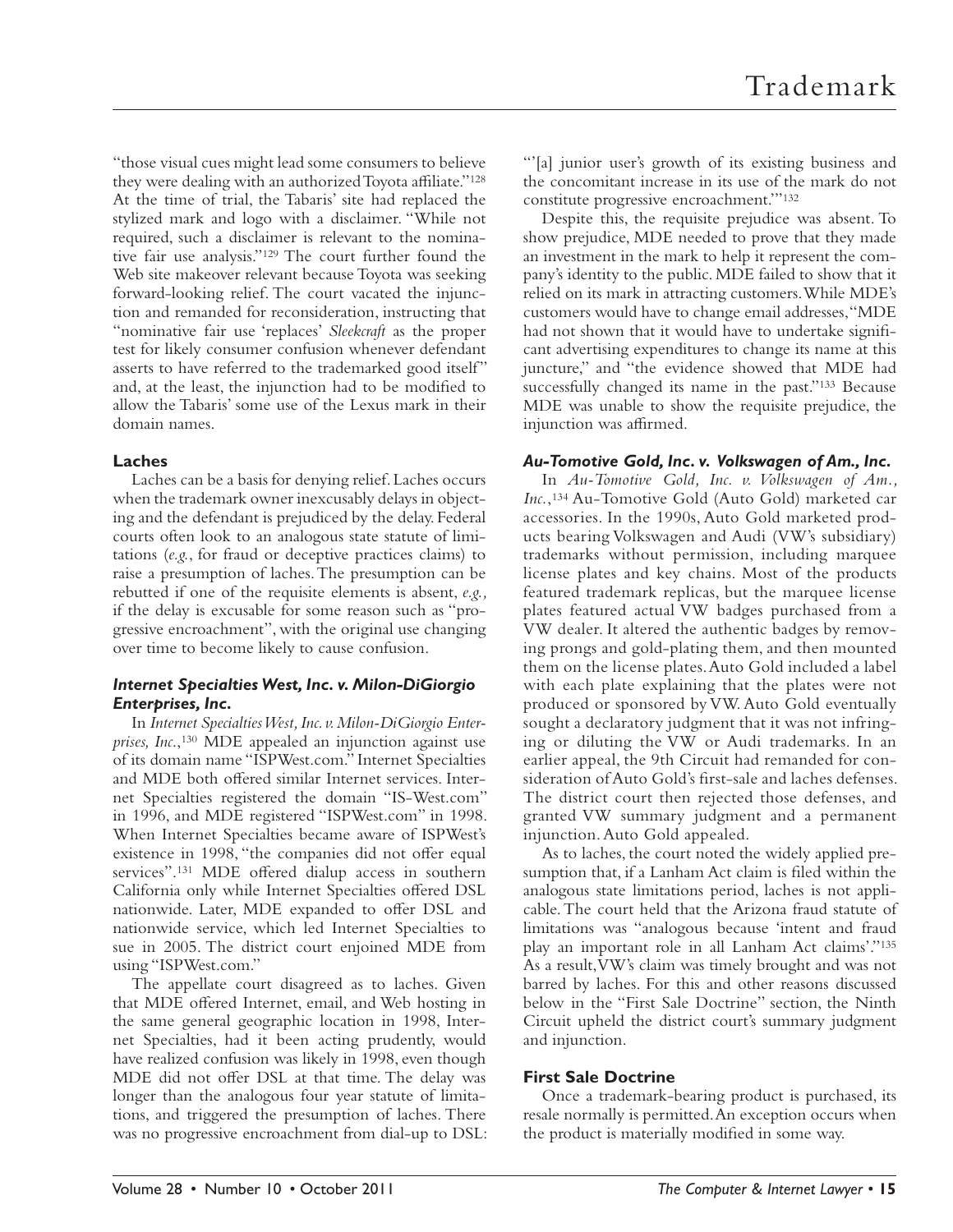# *Au-Tomotive Gold, Inc. v. Volkswagen of Am., Inc.*

The factual background for *Au-Tomotive Gold, Inc. v. Volkswagen of Am., Inc.,*136 is given above. The Ninth Circuit held that Auto Gold could not invoke the first sale doctrine because the license plates bearing modified actual VW badges created a likelihood of post-sale confusion among non-purchasers who saw the plates on others' cars. Post-purchase confusion, the court noted, "creates a free-rider problem."<sup>137</sup> The court rejected Auto Gold's argument that free-riding was absent from first-sale cases because the producer of the allegedly infringing item has paid the price asked by the trademark owner. The producer was purchasing a trademarkbearing product, but not the right to use the trademark itself. In essence, when a producer profits from confusion, the producer is, "to that degree, a free-rider." 138

# **Freedom of Speech**

Trademarks can take on importance beyond signifying product source, and permissibly become the subject, for example, of parody, criticism, and social commentary.

# **General First Amendment Principles**

#### *General Conf. Corp. v.* **McGill**

In *General Conf. Corp. v. McGill*, 139 GC Corp., a religious denomination corporation, and its related association, sued pastor McGill for trademark infringement based on his use of the corporations' trademarks in promoting his breakaway church. GC Corp. registered the marks "Seventh-day Adventist" and "Adventist" among others. A theological dispute caused McGill to separate from a plaintiff-affiliated church. He called his church "A Creation Seventh Day & Adventist Church," and also referred to it as "Creation Seventh Day Adventist Church." The district court granted judgment to plaintiffs.

On appeal, McGill argued that the district court lacked jurisdiction because it would have to resolve an underlying doctrinal dispute to determine trademark rights. The 6th Circuit disagreed, stating "[t]rademark law will not turn on whether the plaintiffs' members or McGill and his congregants are the true believers." 140 McGill also unsuccessfully claimed that his religious beliefs required him to violate the law, making the law unconstitutional. The court agreed that McGill's use of the marks was likely to cause confusion and therefore, upheld judgment for plaintiffs.

# **Right of Publicity**

Celebrities and others have an exclusive right under state law to commercially exploit their identity. This is called the right of publicity. Right of publicity claims often are combined with Lanham Act claims, but likely deception is not required.

# *Hilton v. Hallmark Cards*

In *Hilton v. Hallmark Cards,*141 Paris Hilton sued Hallmark Cards, alleging misappropriation of her identity and a Lanham Act violation. In a reality television series, Hilton had repeatedly used the catch phrase "that's hot," and registered the phrase with the PTO. Hallmark used the phrase in a birthday card, the front of which displayed as the caption, "Paris's First Day as a Waitress," above which was a cartoon waitress with Hilton's head super-imposed on the body. Hilton says to the customer, "'Don't touch that, it's hot.' The customer asks, 'what's hot?' Hilton replies, 'That's hot.' The inside of the card reads, 'Have a smokin' hot birthday."<sup>142</sup>

The Ninth Circuit affirmed the denial of Hallmark's motion to strike the publicity claim because Hilton had "at least some probability of prevailing on the merits before a trier of fact." Hallmark raised a transformative use defense, arguing that the card was transformative because the setting was different than that of Hilton's reality show and "that's hot" was used in its literal meaning. The court declined to decide whether the differences were transformative, instead concluding that they were not at all like the total, phantasmagoric conversion of the musicians into the comic book characters at issue in *Winter v. DC Comics*,<sup>143</sup> a case that exemplified use that was transformative as a matter of law. The court noted that case and *Comedy III Prods. v. Gary Saderup, Inc.*, 144 "bookend the spectrum on which Hallmark's birthday card is located."<sup>145</sup> Winter exemplified use that is transformative as a matter of law; *Comedy III* illustrated use that was not.

# *Love v. Associated Newspapers, Ltd.*

In *Love v. Associated Newspapers, Ltd.*, 146 Mike Love, a founding member of The Beach Boys, sued several parties over the distribution in the United Kingdom and Ireland of member Brian Wilson's solo compact disc with approximately 2.6 million copies of a British newspaper. The district court dismissed some defendants and the California right of publicity claims, after holding that English law governed, along with several Lanham Act claims. Love appealed dismissal of various claims, along with the award of attorneys' fees to defendants. On appeal, the 9th Circuit noted the central issue before it was "whether American claims for relief can be asserted on the basis of conduct that only occurred in Great Britain." 147

It concluded that the district court had correctly dismissed Love's right of publicity claims under a choice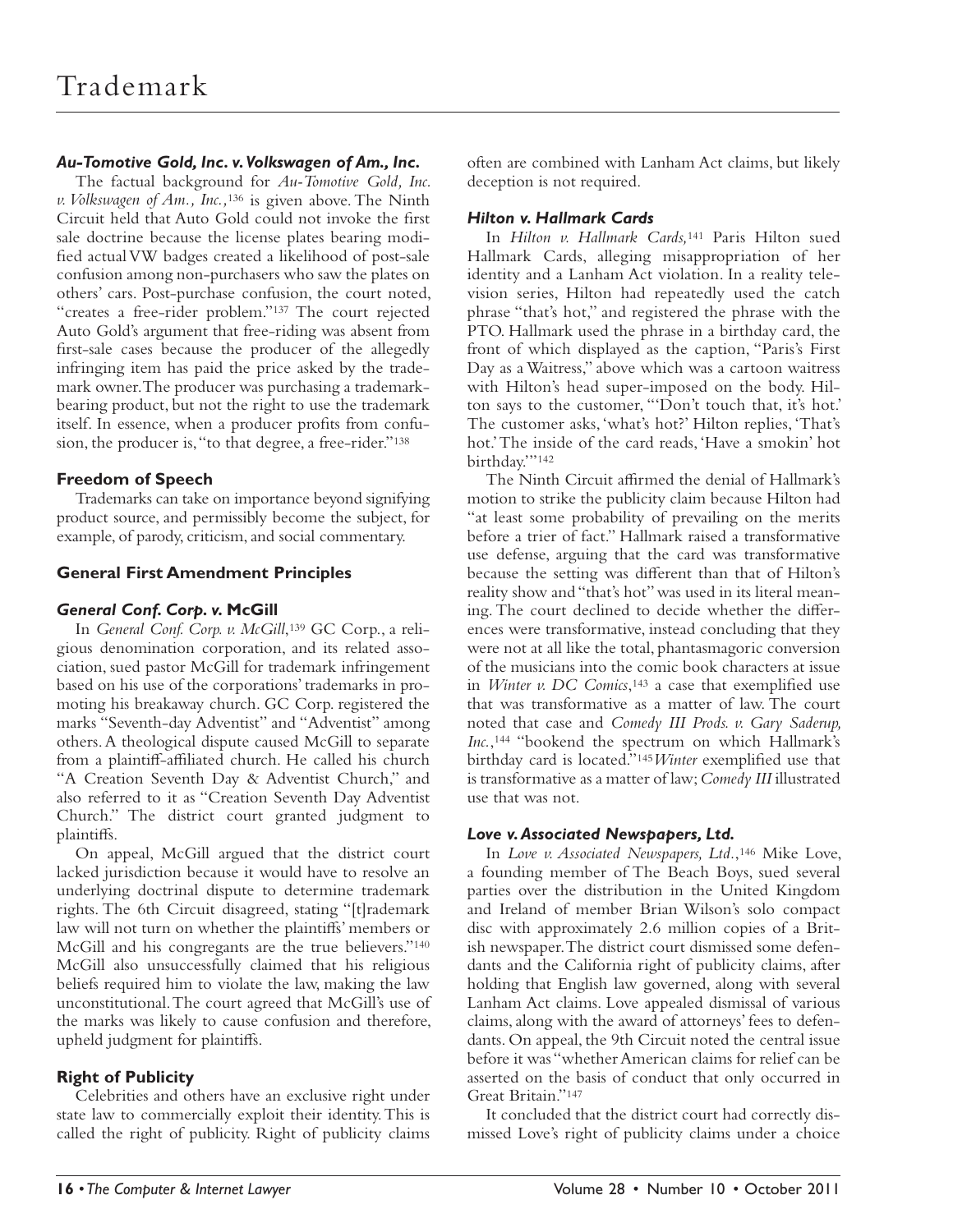of law analysis, because the harm in this suit occurred almost exclusively in the United Kingdom and Ireland, where the compact discs were distributed. "At most, de minimus conduct occurred in California when a handful of copies of the paper were delivered without the CD." 148 California's interest in applying the right of publicity extraterritorially was based on an interest in safeguarding its citizens, but none of the remaining parties in the matter were California citizens. Furthermore, "England's interests would be much more greatly impaired by a failure to apply English law."<sup>149</sup> England had significant interest in regulating, or not regulating, a British paper's distribution of millions of copies of a newspaper and compact discs, which outweighed California's interest in protecting someone with economic ties to the state.

As to attorneys' fees, California's right of publicity statute mandated an award of attorneys' fees to the prevailing party. The Lanham Act also allows for an award in "exceptional cases." The court found that because Love "presented not one item of evidence substantiating any U.S. effect," and scant authority to support his argument, "the evidence supports the district court's conclusion that the Lanham Act claims were 'groundless and unreasonable'" and the case was exceptional as a matter of law. 150 For this and other reasons discussed below in the section "Subject Matter Jurisdiction," the 9th Circuit affirmed.

# **Dilution Law**

# **Federal Dilution Law**

Federal law protects famous marks from dilution. Dilution is "the lessening of the capacity of a famous mark to identify and distinguish goods and services." 151 There are two types. Dilution by blurring is "association arising from the similarity between a mark or trade name and a famous mark that impairs the distinctiveness of the famous mark." Dilution by tarnishment is "association arising from the similarity between a mark that harms the reputation of the famous mark." 152 Many states have their own dilution statutes, and some do not require the protected mark to be famous.

# *Starbucks Corp. v. Wolfe's Borough Coffee, Inc.*

In *Starbucks Corp. v. Wolfe's Borough Coffee, Inc.*, 153 the Second Circuit distinguished the pre-2006 Federal Trademark Dilution Act (FTDA), the current Trademark Dilution Revision Act (TDRA), and New York state dilution law, N.Y. Gen. Bus. Law § 360-l. The court found that "substantial" similarity between the marks was not required to show likely dilution by blurring under the current TDRA provision, 15 U.S.C. § 1125(c). The Second Circuit remanded on this point but affirmed the district court's dismissal of Starbucks' other claims.

Plaintiff owned the famous Starbucks name and mermaid-like graphic logo, as well as numerous other registered marks, and from 2000-2003 spent over \$136 million marketing under those marks. Defendant, doing business as Black Bear Micro Roastery (Black Bear) sold coffee and related products on a far smaller scale. In 1997, Black Bear began selling a "dark roasted blend" of coffee called "Charbucks Blend" and later "Mister Charbucks." Black Bear's packaging showed a picture of a black bear above the large font "BLACK BEAR MICRO ROASTERY." Because Black Bear refused to stop, Starbucks sued for federal and state trademark infringement and dilution, and other state law claims. "Starbucks" and "Charbucks" were similar in sound and spelling, but not as similar when defendant's products were presented to consumers as "Mister Charbucks" and "Charbucks Blend" in very different packaging and in conjunction with other differentiating marks and logos. The district court had concluded such lack of substantial similarity alone would be sufficient to find no likelihood of dilution.

The Second Circuit found it erroneous to require substantial similarity. It consequently reversed and remanded, because the district court may have given undue weight to the similarity factor. The first statutory factor does not require substantial similarity but rather instructs courts to consider the *degree of similarity*. Prior to the Trademark Dilution Revision Act of 2006, the Second Circuit had imposed a substantial similarity requirement because of the FTDA's limited statutory guidance and the existence of substantial similarity requirements under state dilution statutes. In contrast, the TDRA defined dilution by blurring and provided factors for analyzing it. 154 This was compelling confirmation that the substantial similarity requirement had to be abandoned. "[W]e find it significant that the federal dilution statute does not use the words 'very' or 'substantial' in connection with the similarity factor." 155 Further, requiring substantial similarity would "materially diminish" the significance of the other five statutory factors. 156 It also rejected Black Bear's parody defense because Black Bear used the accused mark as a designation of source for its goods. 157 In holding for defendant on state law dilution, the court concluded that substantial similarity *is* required to prove likely dilution under the New York statute.

# *V Secret Catalogue, Inc. v. Moseley*

In *V Secret Catalogue, Inc. v. Moseley*, 158 the defendant used the mark "Victor's Little Secret" to sell sexual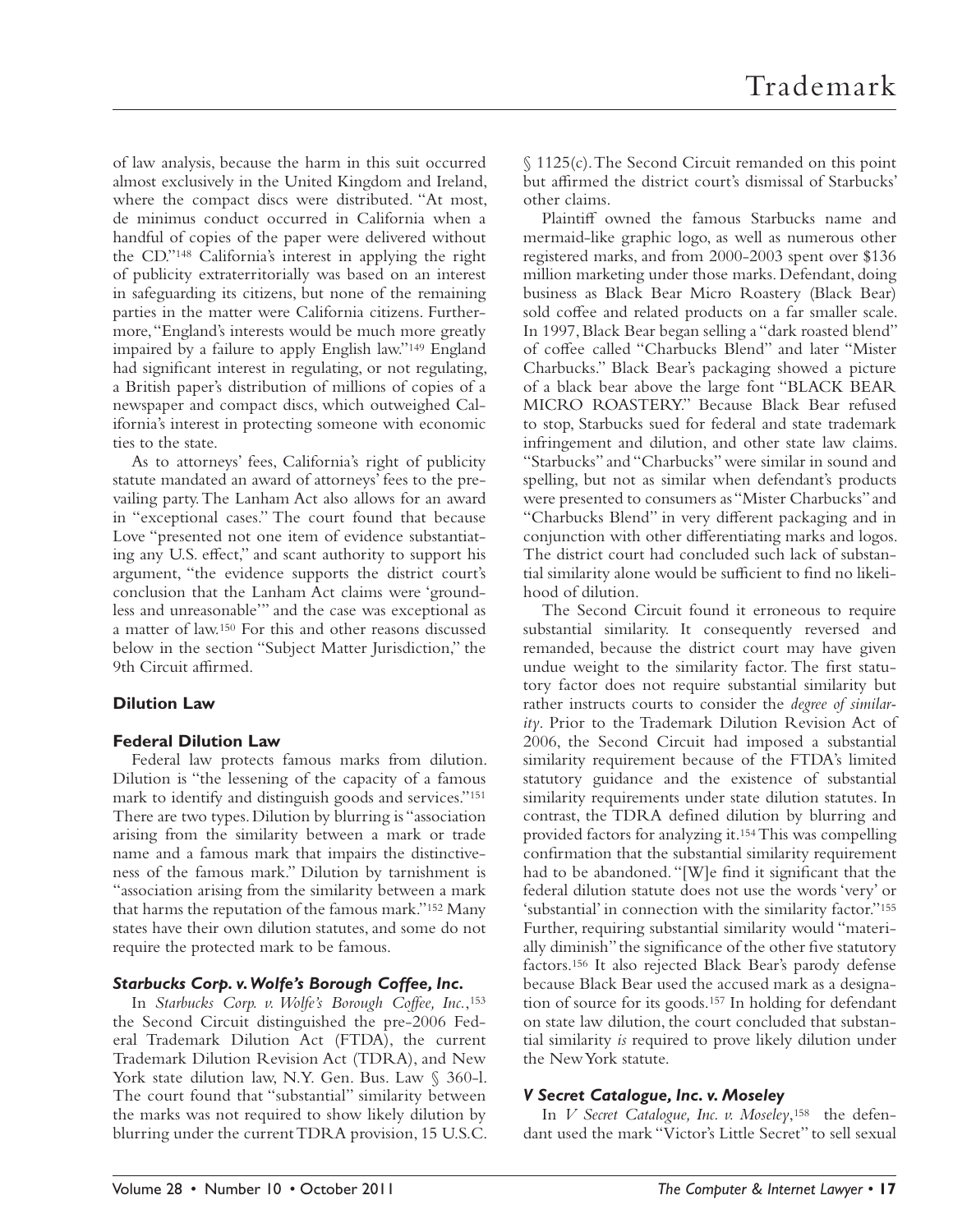toys, videos and other soft-core pornographic products. Congress overruled the US Supreme Court's 2003 decision in this case by enacting the 2006 TDRA, discussed above. On remand, the district court concluded that defendant violated the 2006 Act. Although the parties did not compete in the same market, the defendant's "Victor's Little Secret" mark disparaged and tended to reduce the positive associations and selling power of plaintiff 's "Victoria's Secret" mark. The Sixth Circuit affirmed, holding that the 2006 Act created "a kind of rebuttable presumption, or at least a very strong inference, that a new mark used to sell sex-related products is likely to tarnish a famous mark if there is a clear semantic association between the two," and that the presumption had not been rebutted. 159

The Sixth Circuit found a case law consensus of providing relief when a famous mark was commercially harmed by an association with lewd sexual activity. The court hypothesized that this consensus stemmed from the predicted reaction of conventional consumers in our culture and how that would affect the economic value of the famous mark. 160 To overcome that presumption, the new mark's owner then would have to adduce evidence, such as expert testimony or surveys, showing no likelihood of tarnishment. Moseley failed to offer such evidence. "We agree that the tarnishing effect of the Moseley's mark on the senior mark is somewhat speculative, but we have no evidence to overcome the strong inference created by the case law, the Restatement, and Congressional dissatisfaction with the burden of proof used in this case in the Supreme Court."<sup>161</sup>

# *Visa Int'l Serv. Assoc. v. JSL Corp.*

In *Visa Int'l Serv. Assoc. v. JSL Corp.,*162 the 9th Circuit gave "Shell espresso, Tide motor oil, Apple bicycles and Playboy computers" as examples of famous trademarks that are common English words and could be diluted by another's use.<sup>163</sup> eVisa, an Internet multilingual education and information business, operated the Web site www.evisa.com. Its owner traced the name back to English tutoring services called "Eikaiwa visa" that he ran while living in Japan, "eikaiwa" being Japanese for English conversation. "The use of the word 'visa' in both eVisa and Eikaiwa Visa is meant to suggest 'the ability to travel, linguistically and physically, through the English-speaking world.'" 164 Visa sued JSL claiming eVisa was likely to dilute the Visa trademark. Presumably lacking evidence of bad faith, Visa did not pursue an ACPA claim. The district court granted summary judgment to Visa.

On review, the Ninth Circuit focused on the marks' similarity and the strength of plaintiff's mark in analyzing dilution by blurring. Here, the marks were

effectively identical, the only difference being the prefix "e," "which is commonly used to refer to the electronic or online version of a brand," and "does no more to distinguish the two marks than would the words 'Corp.' or 'Inc.' tacked onto the end." 165 Visa introduced "uncontroverted evidence that Visa is the world's top brand in financial services and is used for online purchases almost as often as all other credit cards combined."<sup>166</sup> JSL had nothing, other than the owner's statement that he did not intend to dilute the mark, to rebut the likelihood of dilution occurring. Visa's use of "Visa" was "sufficiently distinctive because it plays only weakly off the dictionary meaning of the term and JSL presented no evidence that a third party has used the word as a mark."<sup>167</sup> Despite the countless uses of visa for its common English meaning, only eVisa was in competition with Visa for commercial association with that word. Here, without relief, the mark would be associated with both products. The court found that this is "the quintessential harm addressed by anti-dilution law," particularly since "JSL is not using the word visa for its literal dictionary definition."<sup>168</sup> Summary judgment was affirmed.

**Most, if not all, of Internet-related trademark law involves applying traditional principles in an online environment.**

# **Trademark Law and the Internet**

Most, if not all, of Internet-related trademark law involves applying traditional principles in an online environment. The nature of that medium has raised significant new issues, however, some of which have begun receiving more consistent treatment. Keyword advertising and domain name case law, for example, have both become more settled after some initial inconsistencies among the courts.

# **Keyword Advertising**

# *College Network, Inc. v. Moore Educ. Publrs., Inc.*

In *College Network, Inc. v. Moore Educ. Publrs., Inc.*, 169 the College Network (TCN) sued Moore Educational Publishers (MEP) for infringing its trademark "The College Network." MEP stipulated that it had purchased that trademark as a search engine keyword from Google and Yahoo. TCN and MEP were competitors who sold study guides to nursing students and marketed their products on the Internet. After a jury trial, the district court denied TCN's Lanham Act claim. The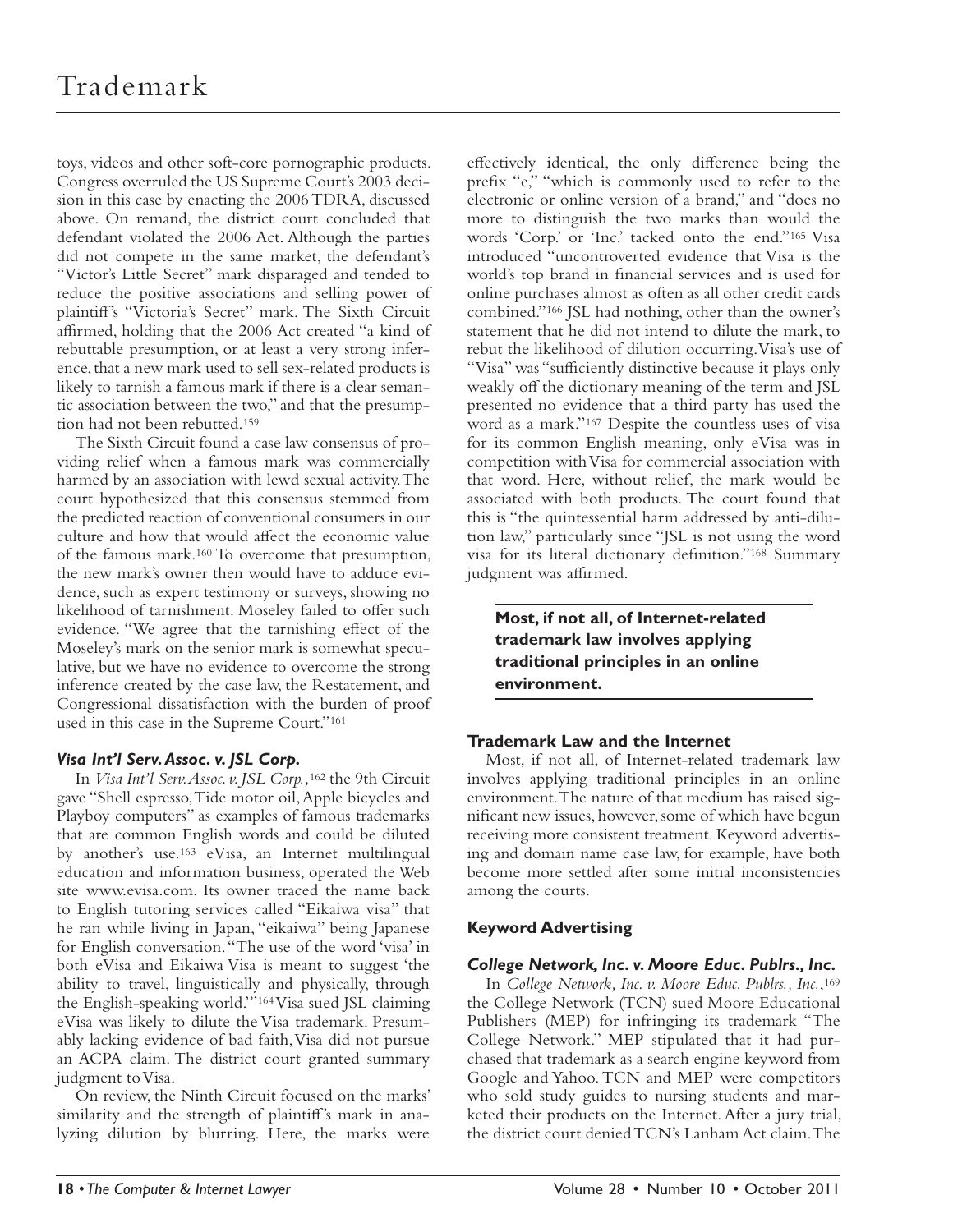jury found that "The College Network" was a valid trademark but that MEP did not infringe it by using it as a search engine keyword to summon MEP's sponsored link.

The district court had found that MEP's use of the mark was not "use in commerce" and so never reached the jury's finding that confusion was not likely. The 5th Circuit concluded that it did not have to determine the correctness of the district court's ruling because, assuming that there was use in commerce, the evidence did not compel a finding of likely confusion. TCN's own expert had testified as to the lack of actual confusion. It declined to adopt the 9th Circuit's rule in *Perfumebay. com* that three factors—similarity of marks, relatedness of the goods, and the parties, simultaneous use of the Internet as a marketing channel (the Internet troika) should be weighed most heavily in Internet cases. Applying the factors, there was sufficient evidence to support the jury's finding that there was no likelihood of confusion.

#### **Domain Names and the Likelihood of Confusion**

The Ninth Circuit's "Internet troika" of confusion factors in domain name cases mentioned above is discussed in the case below.

# *Internet Specialties West, Inc. v. Milon-DiGiorgio Enterprises, Inc.*

In *Internet Specialties West, Inc. v. Milon-DiGiorgio Enterprises, Inc*., 170 MDE appealed an injunction against its use of its registered domain name "ISPWest.com." Internet Specialties and MDE offered similar Internet services. Internet Specialties registered the domain "IS-West.com" in 1996, and MDE registered "ISPWest. com" in 1998. On appeal, the 9<sup>th</sup> Circuit first considered a jury instruction that departed from the Model Instructions:

In an Internet case such as this one, the law considers three of these factors to be of greatest importance: (i) similarity of plaintiff's and defendant's mark; (ii) relatedness of services; and (iii) simultaneous use of the Internet as a marketing channel. Therefore, if you find [in plaintiff's favor on those three], then you should find that the plaintiff has proven there is a likelihood of confusion as I have instructed you unless you find that the remaining factors weigh strongly in the defendant's favor. 171

The Ninth Circuit found this instruction proper as "an accurate reflection of the law of our circuit, which places greater import on the 'Internet Troika' factors in internet cases." 172 For this and other reasons the Ninth Circuit affirmed the district court's injunction.

# **Anti-Cybersquatting Consumer Protection Act (ACPA)**

The ACPA has become the primary means of stopping the bad faith infringing use of domain names by cybersquatters.

# *Lahoti v. VeriCheck, Inc.*

In *Lahoti v. VeriCheck, Inc.,*173Vericheck provided electronic financial processing services, and operated a Web site at vericheck.net. Lahoti acquired vericheck.com and used it in connection with a Web site that showed pay-per-click links, including links to Vericheck's competitors. Lahoti had previously registered over four hundred domain names containing other companies' trademarks, including Nissan.org, 1800mattress.com, and ebays.com, had been ordered twice by WIPO to give up infringing domain names, and in *E-Stamp Corp. v. Lahoti*, 174 Lahoti was deemed a cybersquatter who had violated the ACPA.

Confused customers frequently complained that they could not find information about Vericheck at vericheck.com. In 2004, Vericheck offered to purchase the domain name from Lahoti, but the parties could not agree on price. In Lahoti's declaratory judgment action, the district court granted summary judgment to Vericheck on its ACPA counterclaim. It found that Lahoti did not use vericheck.com to sell goods or services or for a legitimate non-commercial use, but instead acted with a bad faith intent to profit. After a bench trial, the district court granted Vericheck injunctive relief, statutory damages and attorneys' fees.

The Ninth Circuit concluded that the record supported the district court. Lahoti profited off the links to Vericheck's competitors and he offered to sell the domain name to Vericheck for \$72,500. It was "undisputed that Lahoti is a repeat cybersquatter who has registered hundreds of domain names resembling distinctive or famous trademarks," and his behavior showed "'the sort of misconduct that Congress sought to discourage' by enacting the ACPA."175 Further, Lahoti's experience in other cases showed that he could not have legitimately believed his domain name use was lawful.

# **Unfair Trade Practices**

False representations, including false advertising, are actionable under  $\S$  43(a) of the Lanham Act, as well as state law.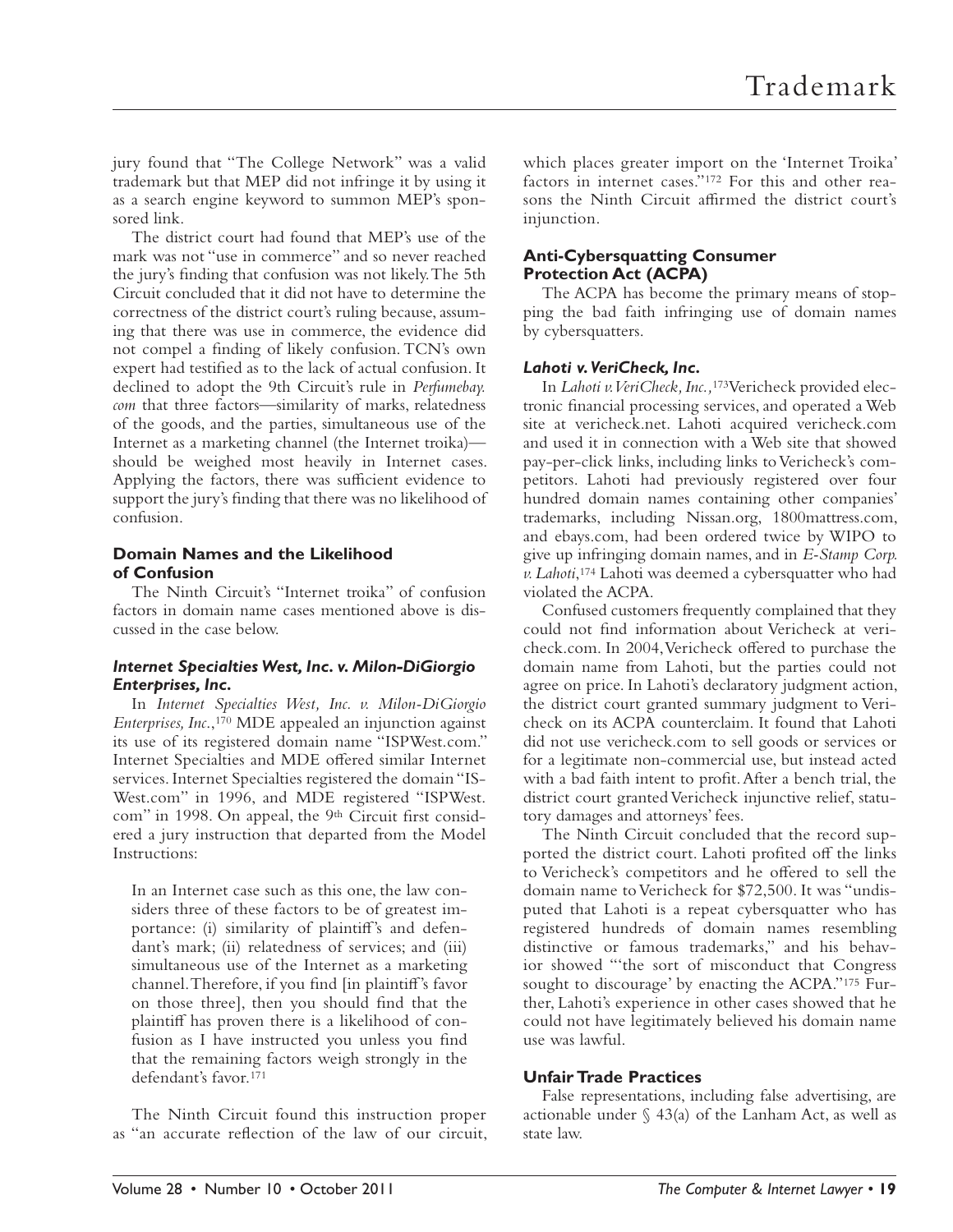# **Misrepresentation:** *PhotoMedex, Inc. v. Irwin*

In *PhotoMedex, Inc. v. Irwin*, 176 PhotoMedex marketed dermatological lasers, and employed defendant Irwin during the development of its XTRAC Laser System, the first FDA-cleared laser for the treatment of certain skin disorders. After leaving PhotoMedex, Irwin co-founded defendant Ra Medical. Ra Medical subsequently entered into a third party licensing agreement for a competing laser, the "Pharos". PhotoMedex sued Irwin and Ra Medical, asserting Lanham Act and California law violations. The court found that defendants' predicted release date was a non-actionable forwardlooking statement, and that their assertion that Irwin had invented the XTRAC was a matter of opinion and not misleading.

The 9th Circuit disagreed as to the release date and inventorship claims. Ra Medical and Irwin could be liable for representations about the release date if they said that the Pharos would be available in August 2003 but knew that it would not or could not be available until a later date. This fact issue precluded summary disposition. Regarding the "commercial depiction" of Irwin as the inventor of PhotoMedex's XTRAC, the court found that it "is actionable to the extent it misled consumers into believing that Irwin was the sole inventor or made more than his actual share of inventive contributions." 177 Accordingly, the court vacated and remanded for further proceedings for this and other issues discussed below in FDA Misbranding and the Lanham Act.

# **Jurisdiction and Remedies**

# **Subject Matter Jurisdiction**

# *Love v. Associated Newspapers, Ltd.*

In *Love v. Associated Newspapers, Ltd.,*178 Mike Love, a founding member of The Beach Boys, sued several parties over the distribution of band member Brian Wilson's solo compact disc with approximately 2.6 million copies of a British newspaper, claiming right of publicity and Lanham Act violations, among others. The 9th Circuit affirmed the dismissal of Love's Lanham Act claims, because "the Lanham Act cannot be applied extraterritorially to encompass acts committed in Great Britain."<sup>179</sup> For extraterritorial application, three factors had to be satisfied: "(1) the alleged violations must create some effect on American foreign commerce; (2) the effect must be sufficiently great to present a cognizable injury to the plaintiffs under the Lanham Act; and (3) the interests of and links to American foreign commerce must be sufficiently strong in relation to those of other nations to justify an assertion of extraterritorial authority." 180 Here, "it is undisputed that all the relevant

acts occurred abroad."<sup>181</sup> There was no evidence that Love had sustained monetary injury in the United States, and it was "too great of a stretch" to believe that "confusion overseas resulted in the decreased ticket sales in the United States."<sup>182</sup> The right of publicity claim is discussed in the section entitled "Governmental Regulation."

# **Declaratory Judgment**

Even if the requisites are met, a federal district court has the discretion to dismiss a declaratory judgment action.

# *Riley v. Dozier Internet Law, P.C.*

In *Riley v. Dozier Internet Law, P.C.,*<sup>183</sup> defendant John Dozier, an attorney, founded Dozier Internet Law (DIL), an intellectual property law firm, and Dozier maintained a firm Web site at cybertriallawyer.com. Riley, the head of a nonprofit corporation, created a Web site critical of Dozier and DIL at cybertriallawyer-sucks.com. DIL sued Riley in Virginia state court for state law trademark infringement. Riley responded by filing a federal lawsuit in Virginia against DIL and Dozier, seeking a declaratory judgment that his Web site did not defame Dozier or infringe on DIL's trademark. Riley sought to remove DIL's case to federal court. The district court instead dismissed the case and remanded back to state court, explaining that even if it had subject matter jurisdiction, it declined to adjudicate the case as a matter of discretion. The district court concluded that the state court suit would give the parties "timely and adequate state court review" and that the federal suit would "be disruptive of state efforts to establish a coherent policy with respect to a matter of substantial public concern." 184

The 4th Circuit affirmed, holding that the decision to abstain was well within the court's discretion. The "nonobligatory" language of the federal Declaratory Judgment Act means that the "normal principle that federal courts should adjudicate claims within their jurisdiction yields to considerations of practicality and wise judicial administration." 185 Citing the factors set forth in a previous decision, the court noted that the factor of whether the federal action is "mere 'procedural fencing,' in the sense that the action is merely the product of forumshopping", especially weighed in favor of abstention here.<sup>186</sup> "Procedural fencing occurs when, as in this case, 'a party has raced to federal court in an effort to get certain issues that are already pending before the state courts resolved first in a more favorable forum."<sup>187</sup>

# **Personal Jurisdiction**

The nature of the defendant's contacts with the forum is critical in establishing personal jurisdiction.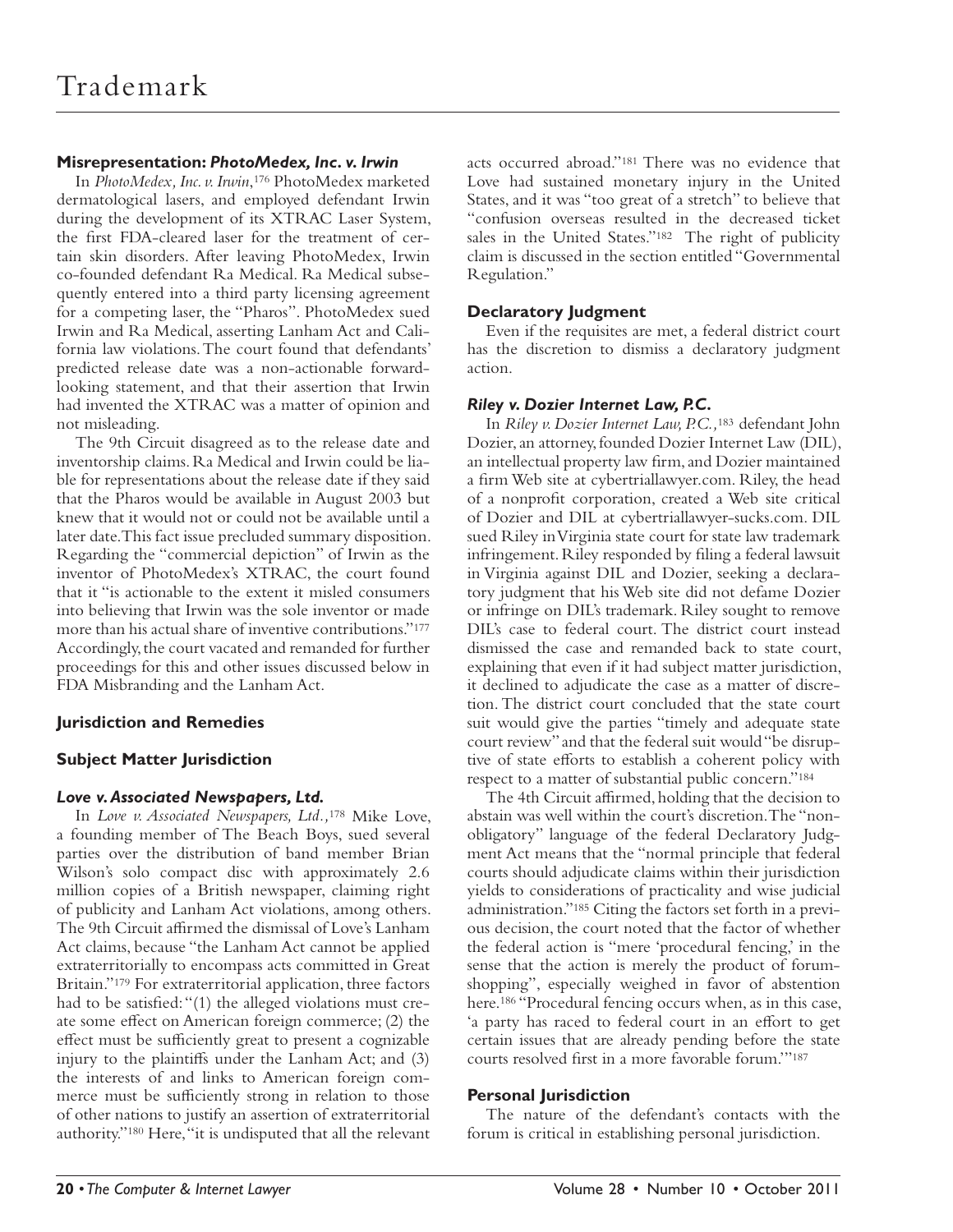#### *Johnson v. Arden*

In *Johnson v. Arden*,<sup>188</sup> the Johnson plaintiffs sued Heineman for allegedly posting on the Internet defamatory statements about the Cozy Kitten Cattery, the Johnsons' exotic cat breeding business, including allegations that the Johnsons killed cats, "rip[ped] off" cat breeders, stole kittens, and were con artists. 189 The district court dismissed the claims against Heineman because she was not subject to personal jurisdiction in Missouri.

The Eighth Circuit concluded Heineman's contacts with Missouri were insufficient to establish general jurisdiction. "Heineman did business almost exclusively from her Colorado home, except for infrequent trips to Missouri to deliver cats," which were "neither continuous nor systematic."<sup>190</sup> The court next considered whether "whether Heineman 'purposefully directed' her internet activities at the State of Missouri."<sup>191</sup> The Web site where Heineman advertised her cat breeding business could be characterized as interactive, but there was no evidence that a Missouri resident ever accessed the site. Specific jurisdiction therefore was lacking.

Alternatively, the Johnsons "would have to show that [Heineman] knew that the 'brunt of the injury would be felt by [them] in the State in which [they] live[] and work<sup>[]</sup>' and intentionally targeted the forum state."<sup>192</sup> Heineman's statements were aimed at the Johnsons, but were not specifically targeted at Missouri, and the court held that "absent additional contacts, mere effects in the forum state are insufficient to confer personal jurisdiction." 193 Accordingly, "[p]osting on the internet from Colorado an allegedly defamatory statement including the name 'Missouri' in its factual assertion does not create the type of substantial connection between Heineman and Missouri necessary to confer specific personal jurisdiction."<sup>194</sup> The 8th Circuit affirmed the dismissal for lack of personal jurisdiction.

#### **Standing**

A valid commercial interest in the outcome is necessary to establish standing in a Lanham Act case.

#### *Mugworld, Inc. v. G.G. Marck & Assocs., Inc.*

In *Mugworld, Inc. v. G.G. Marck & Assocs., Inc.*, 195 G.G. Marck supplied mugs to Mugworld and a dispute over the mugs' quality arose. The 5th Circuit affirmed that Marck lacked standing to bring Lanham Act and unfair competition claims because it was "neither a Mugworld consumer or direct or indirect competitor" of Mugworld. 196 Further, even if Marck did have standing, it "failed to prove that it had been or was likely to be injured as a result of a Lanham Act violation and failed to raise a fact issue with respect to several elements of its claims, including that it was injured by Mugworld's conduct or

that any [alleged] deception actually deceived or had a tendency to deceive consumers and caused consumers to buy Mugworld's mugs over a competitor's." 197

# **Injunctive Relief**

In eBay, Inc. v. MercExchange L.L.C.,<sup>198</sup> a patent decision that has been followed in many trademark and unfair competition cases, the Supreme Court reconfirmed that the factors for assessing whether to grant permanent injunctive relief are: (1) the likelihood of irreparable harm; (2) the inadequacy of legal remedies like monetary damages; (3) the balance of hardships between the parties in granting an injunction; and (4) whether the injunction would harm the public interest. This analysis has been applied in preliminary injunction cases as well, along with the additional factor of likelihood of success on the merits. While in the past a showing of likelihood of success typically raised a presumption of irreparable harm, now many courts are requiring some proof of likely irreparable harm before granting relief.

# *Salinger v. Colting*

In *Salinger v. Colting*, 199 author J.D. Salinger (through trustees of his Literary Trust) sued Fredrik Colting and his publisher for copyright infringement and unfair competition because Colting's novel, *60 Years Later Coming through the Rye,* allegedly was derivative of Salinger's *The Catcher in the Rye*. Colting's novel revolved around an elderly character named Holden Caulfield, whose author (a fictionalized Salinger), "has been haunted by his creation and now wishes to bring him back to life in order to kill him."<sup>200</sup> Colting's novel was marketed as a sequel to *The Catcher in the Rye*. The district court granted Salinger a preliminary injunction, finding that, absent a fair use defense, defendants infringed Salinger's copyright, and that the fair use defense was likely to fail. The district court held that Colting's novel was "not sufficiently 'transformative' of *Catcher*, the Holden character, or Salinger,"<sup>201</sup> and did not parody them either. Although Salinger had publicly said that he did not intend to authorize a sequel, "there is value in the right *not* to authorize derivative works." 202 The district court issued the injunction, finding that the fourth preliminary injunction standard (irreparable harm) was satisfied because Salinger had established a *prima facie* case of copyright infringement.

The Second Circuit noted that, prior to *eBay*, "this Court has nearly always issued injunctions in copyright cases as a matter of course upon a finding of likelihood of success on the merits,"<sup>203</sup> but that this standard was "inconsistent with the principles of equity set forth in eBay."<sup>204</sup> A court must "consider whether irreparable injury is *likely* in the absence of an injunction,"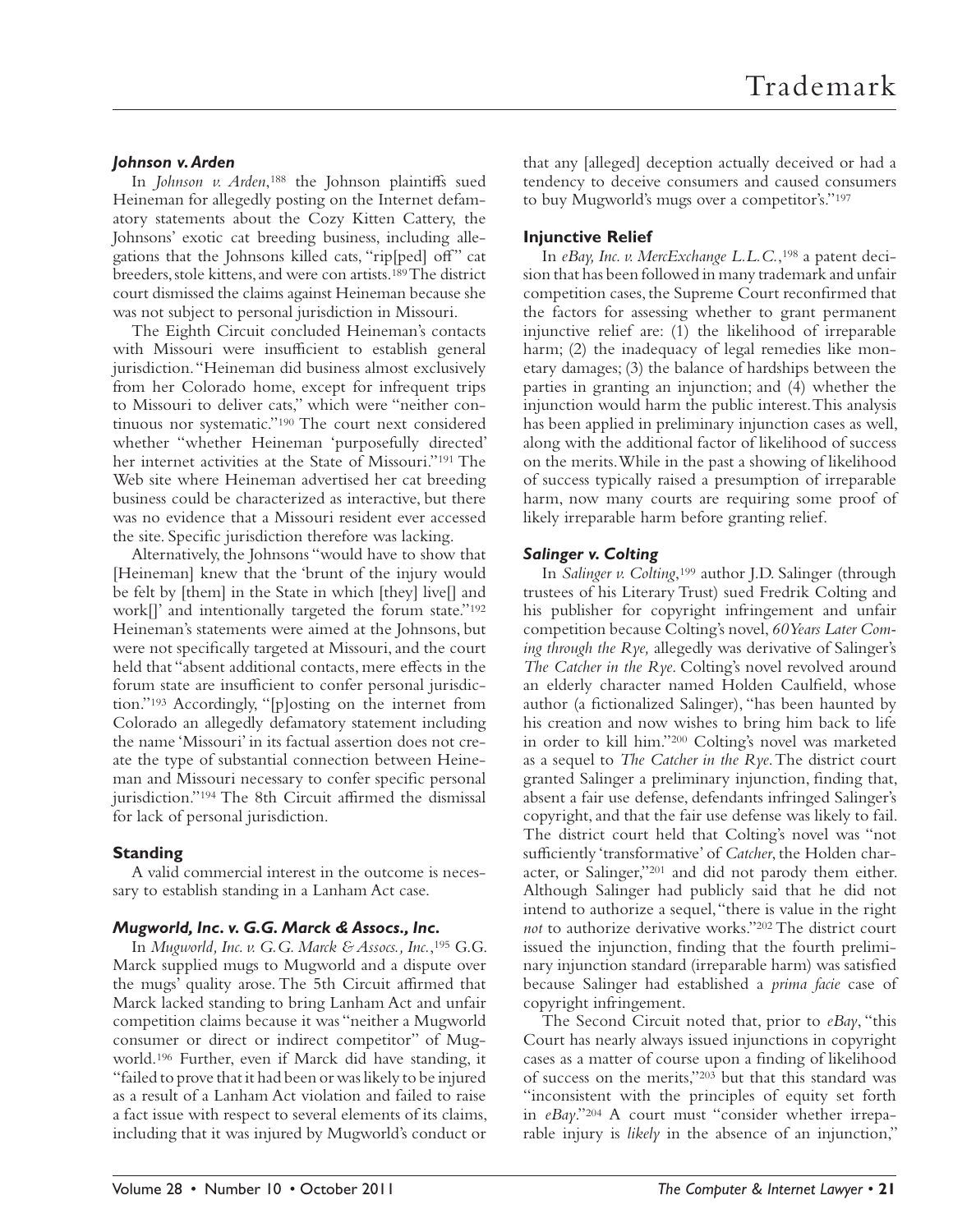"balance the competing claims of injury," and "pay particular regard for the public consequences in employing the extraordinary remedy of injunction." 205 Further, the court "may issue the injunction only if the plaintiff has demonstrated 'that he is likely to suffer irreparable injury in the absence of an injunction." 206 The Second Circuit vacated and remanded because the district court did not consider the fourth factor under *eBay*, although the court noted that Salinger was still likely to succeed on the merits of his copyright infringement claim.

# *Osmose, Inc. v. Viance, LLC*

In *Osmose, Inc. v. Viance, LLC*, 207 the parties competed in the wood preservative market. Osmose sued Viance over several Viance advertising claims about Osmose's wood preservative. The district court preliminarily enjoined several of Viance's statements as unsupported "tests prove" claims.

The district court had questioned whether there was a presumption of irreparable harm after *eBay Inc. v. MercExchange*, above, but ultimately concluded no presumption was necessary because of the likelihood that the advertisements, on their face, would cause irreparable harm. The Eleventh Circuit concluded that this was not an abuse of discretion. Likewise, the balance of harms favored granting the injunction "because the ads could seriously damage Osmose's goodwill among consumers and the treated wood industry while Viance would not be seriously harmed because it could still publish its [valid] test results." 208 The injunction raised First Amendment concerns by prohibiting Viance from making the claims in any setting, and the court remanded with instructions that the prohibitions "be limited to statements made in commercial advertising and promotion," however. 209

# **Attorneys' Fees**

A court may award attorneys' fees to the prevailing party under the Lanham Act in "exceptional cases."210 They also can be awarded under state law in appropriate circumstances.

# *Lorillard Tobacco Co. v. Engida*

In *Lorillard Tobacco Co. v. Engida,*211 Lorillard sued a liquor store owner for selling counterfeit cigarettes and later dismissed the case voluntarily. Lorillard appealed an order granting attorneys' fees to the defendant under the Lanham Act's fee provision. Lorillard argued that the defendant was not a prevailing party because the case was voluntarily dismissed without prejudice and without a court order. The 10th Circuit agreed that the defendant's defeat of a preliminary injunction motion did not give him prevailing party status: "[i]f a plaintiff who is *granted* a non-merits-based injunction cannot be a prevailing party, it logically and

ineluctably follows that a defendant who *defeats* an injunction cannot be a prevailing party if the denial similarly is based on non-merits grounds."<sup>212</sup> Accordingly, the court reversed the award of attorneys' fees.

# **Monetary Damages**

There are many different types of monetary relief available in trademark and unfair competition cases, including plaintiff's lost profits; compensation for injury, e.g., to goodwill; defendant's profits; money for corrective advertising; a reasonable royalty for the infringing use; and punitive damages under state law.

#### *Vascular Solutions, Inc. v. Marine Polymer Techs., Inc.*

In *Vascular Solutions, Inc. v. Marine Polymer Techs., Inc*., 213 Vascular Solutions, Inc. (VSI) and Marine Polymer Technologies, Inc. (MPT) sold medical patches designed to stop bleeding after medical procedures such as catheterizations. MPT attributed a sales decline to VSI's dissemination of false information about its patch. MPT had disseminated to its sales force an informational bulletin citing statistics that, after exposure to the compound present in VSI's patch, a patient had substantial risks of developing antibodies and abnormal coagulation, but relied on an outdated study that used an impure and subsequently discontinued form of the compound found in the VSI patch. The jury made specific findings that the statements were false and that MPT made them with actual malice. VSI was awarded \$4.5 million in damages for product disparagement and MPT was enjoined from further use of the statements.

Damages were validly supported by VSI's three-year projection of estimated growth made before MPT's false statements were disseminated, along with market research and third-party reports, as confirmed by VSI's expert damages witness. This evidence permitted the jury to infer that MPT's false statements had a negative causal effect on VSI's sales. As to the damages amount, the court acknowledged that lost profits "inherently involve estimation" and the courts must accept the jury's judgment "within a range of uncertainty."<sup>214</sup> Still, the panel was divided on the amount. The court determined that the most favorable verdict would limit VSI's recovery to \$2.7 million apart from interest, costs and other incidentals. On remand, VSI could accept that figure or insist on a new trial as to damages. For this and other reasons discussed below in "State Regulation," the court affirmed all remaining aspects of the judgment.

# *La Quinta Corp. v. Heartland Props., LLC*

In *La Quinta Corp. v. Heartland Props., LLC,*215 Baymont and La Quinta sued Heartland for breach of their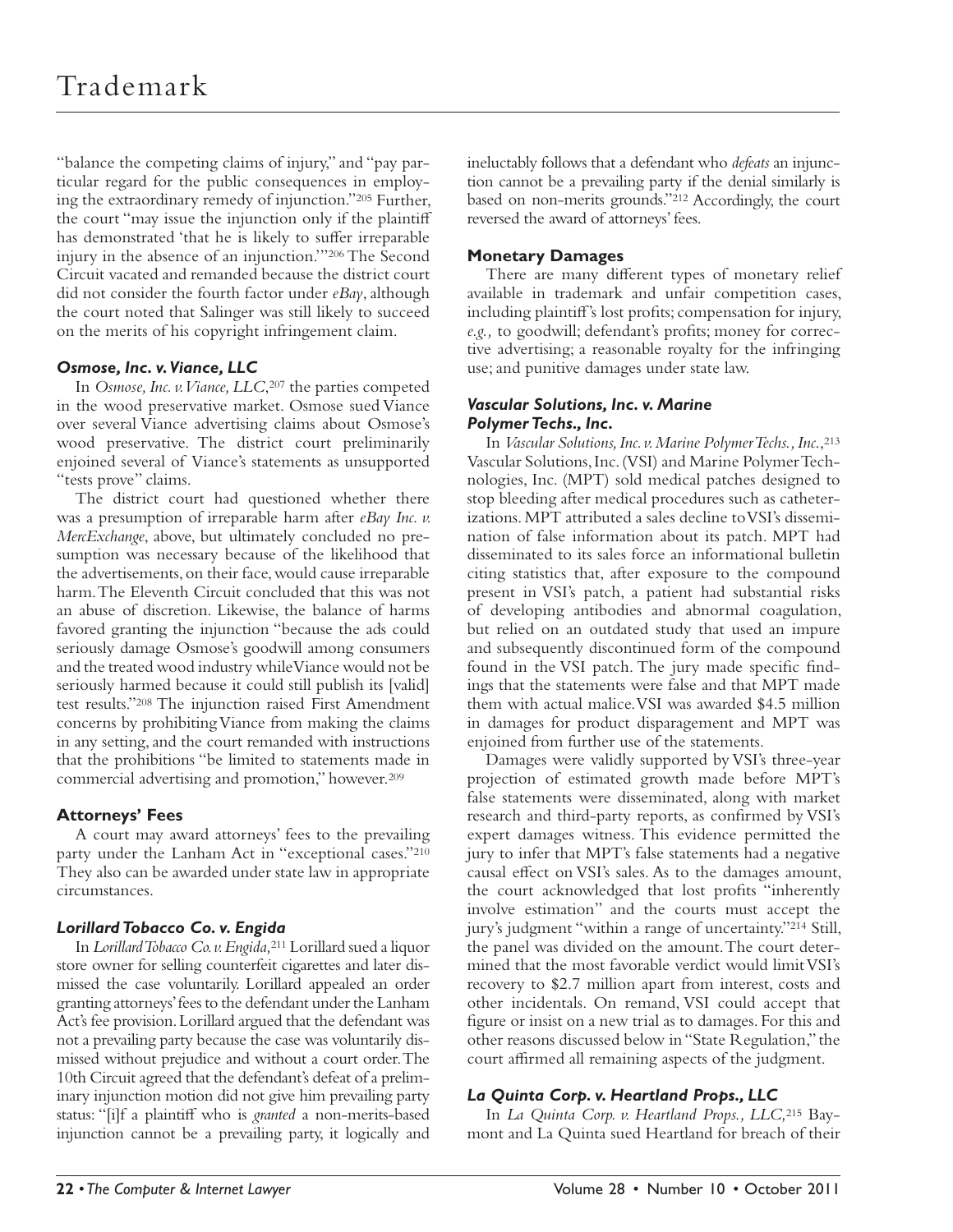franchise agreement, plus Lanham Act infringement and other claims. The district court awarded Baymont the amount Heartland owed to Baymont under the franchise agreement, plus prejudgment interest; liquidated damages for early termination of the agreement, plus interest; treble damages for willful, unauthorized use of Baymont's trademarks in violation of the Lanham Act; and attorneys' fees and costs.

The 6th Circuit upheld the damages award, accepting Heartland's, rather than Baymont's, computation of royalties and trebled that amount because of the willful and unjustified holdover. "[T]here is no question that Heartland acted in deliberate defiance of the ... Agreement" in continuing to use the marks long after termination and even after a preliminary injunction was entered. 216 The damages enhancement appropriately was based on "a wide range of factors including, inter alia, the defendant's intent to deceive, whether sales were diverted, the adequacy of other remedies, any unreasonable delay by the plaintiff in asserting its rights, the public interest in making the misconduct unprofitable, and 'palming off,' *i.e.*, whether the defendant used its infringement of the plaintiff 's mark to sell its own products to the public through misrepresentation."217

#### *Koninklijke Philips Elecs. N.V. v. KXD Tech., Inc.*

In *Koninklijke Philips Elecs. N.V. v. KXD Tech., Inc*., 218 the Ninth Circuit affirmed a default judgment and statutory damages against defendants (collectively Sungale). The district court found that Sungale destroyed requested electronic records by deliberately destroying its computer server. This willful destruction supported sanctions. The district court entered a default judgment against Sungale and awarded Philips \$1,000,000 in statutory damages.

The Ninth Circuit affirmed the \$1,000,000 award. The default judgment against Sungale was warranted by Sungale's willfulness in selling counterfeit goods bearing Philips trademark and by Sungale's failure to comply with discovery requests, making proof of actual damages impossible.

# **Governmental Regulation**

# **Federal Trade Commission**

The Federal Trade Commission is empowered under 15 U.S.C. § 45 to prevent "unfair or deceptive acts or practices in commerce". Over the years it has successfully challenged a wide variety of such acts and practices. It is also empowered to impose fines for violations and to seek consumer redress in various ways in civil actions, including damages.

# *FTC v. Neiswonger*

In *FTC v. Neiswonger,*219 Neiswonger appealed a civil contempt order for violating a permanent injunction

against using deceptive sales practices in the sale of business opportunities programs. Neiswonger and the FTC had stipulated to the permanent injunction in 1997, and in separate criminal proceedings, Neiswonger pled guilty to wire fraud and money laundering in connection with the sale of such programs. He was sentenced to 18 months in prison and was later subject to a civil forfeiture action for failing to disclose \$1.3 million in proceeds from his scheme.

Neiswonger formed Asset Protection Group (APG), shortly after he was released from prison. In 2006, the FTC moved for an order that Neiswonger show why he was not in contempt of the 1997 injunction. The FTC presented testimony from five witnesses, including three consumers who had incurred losses in connection with APG. Evidence showed that of the 1,930 individuals who became APG "consultants," only 121 (6.3 percent) earned back their initial \$9,800 payment. APG's records indicated gross sales from the consultant program were approximately \$19.8 million. The district court found Neiswonger in contempt, and later, ordered disgorgement of Neiswonger's proceeds from the venture, which totaled \$3,213,719. The 8th Circuit affirmed because Neiswonger had "violated a permanent injunction and used a deceptive and misleading marketing scheme" to sell his programs.

# *FTC v. Neovi, Inc.*

In *FTC v. Neovi, Inc.,*220 Neovi's Qchex.com Web site marketed software programs for creating and sending checks by post or email. The information needed to set up an account was "relatively public and easy to come by," so it was easy for "unscrupulous opportunists to obtain identity information and draw checks from accounts that were not their own."221 Qchex received hundreds of complaints from consumers, banks, and law enforcement agencies. The district court granted the FTC summary judgment based on Qchex's lack of diligence and the creation and deliverance of hundreds of thousands of unsigned checks.

Qchex argued that it did not cause the injury because it did not obtain, input, or direct the delivery of its customers' information or facilitate the theft of the information. The court noted, however, "[t]his spin ignores the fact that Qchex created and controlled a system that facilitated fraud and that the company was on notice as to the high fraud rate."<sup>222</sup> "Courts have long held that consumers are injured for purposes of the Act not solely through the machinations of those with ill intentions, but also through the actions of those whose practices facilitate, or contribute to, ill intentioned schemes if the injury was a predictable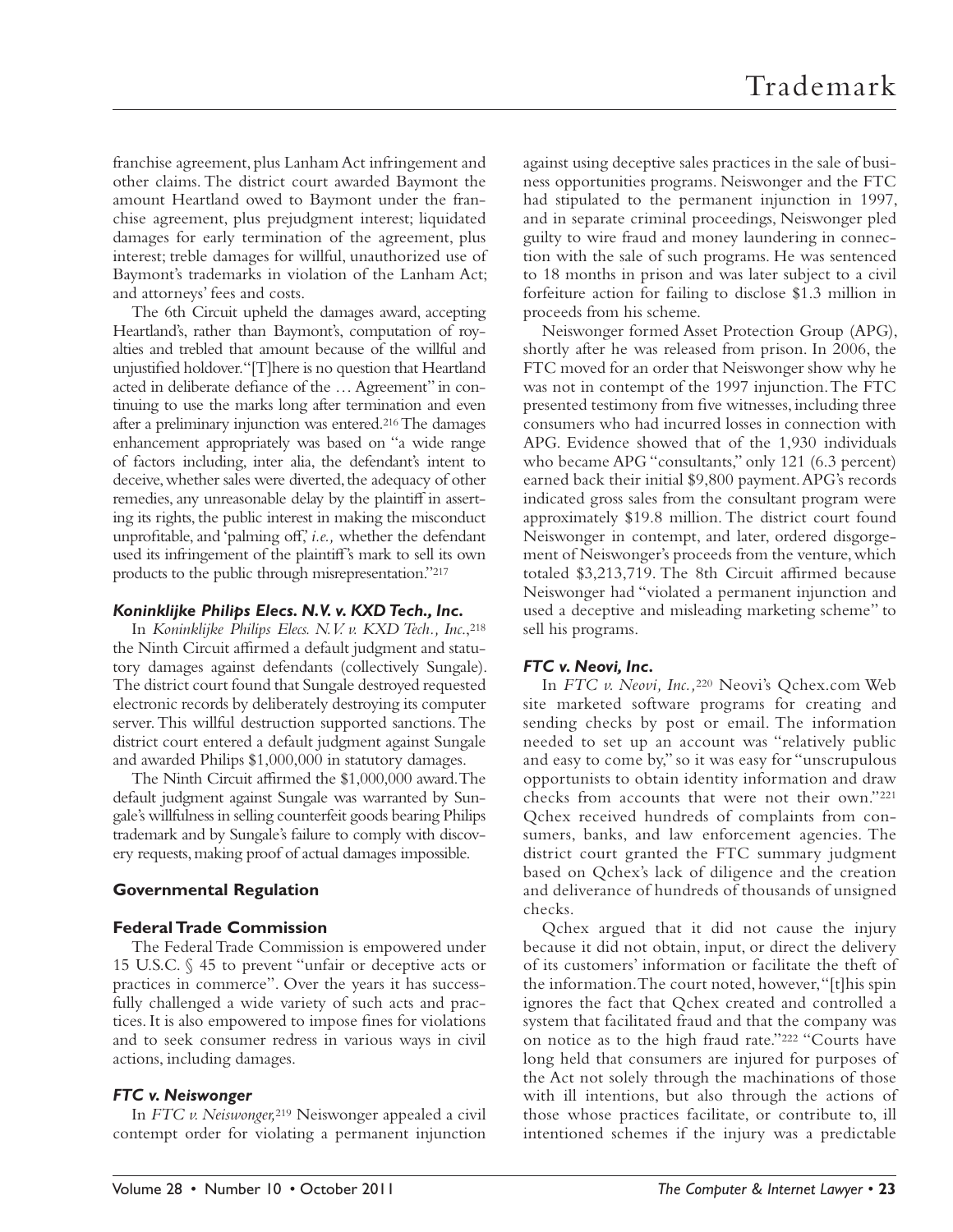consequence of those actions." 223 Some consumers were likely never aware of the unauthorized withdrawals, and even if they were, obtaining reimbursement was cumbersome and their injuries could not be fully mitigated.

The Ninth Circuit affirmed, finding that the appropriate measure of relief was equitable disgorgement of Neovi's total revenue. It upheld the awarded amount, \$535,358, based on the gross receipts on Neovi's tax return.

# *FTC v. Trudeau*

In *FTC v. Trudeau,*224 the FTC sued Kevin Trudeau over his infomercial for his weight loss book *The Weight Loss Cure "They" Don't Want You To Know About*, alleging that it misled consumers by describing the burdensome weight plan as simple, easy, without food restrictions and exercise-free. The program required, among other things, prescription hormone injections, an extreme 500 calories per day diet, and dozens of other restrictions. A Consent Order had banned Trudeau from appearing in infomercials except to promote books, and those only as long as the content was not misrepresented. The district court held that he had misrepresented the book, so Trudeau was held in contempt, ordered to pay \$37.6 million in fines, and "given Trudeau's prior willingness to flout court orders," the court banned him from appearing in any infomercials for the next three years. 225 It also ordered him to pay \$5.1 million in disgorgement.

On appeal, the Seventh Circuit found that Trudeau "accurately recount[ed] specific statements in isolation but still completely misrepresent[ed] the 'content' of the book by allowing consumers to infer that the quotations are indicative of the content, when in fact they are not." 226 He misrepresented the book as a safe, simple, inexpensive way to shed pounds without exercise or dietary restrictions while the regimen described in the book was quite different. The court remanded the \$37.6 million sanctions award for greater detail, however, because the order did not give enough information to affirm it.

The court also found that the district court erred in the three year infomercial appearance ban because it ran regardless of whether Trudeau complied with the order against misrepresenting his books. Because he had no opportunity to purge, an important element to any coercive contempt sanction, the 7th Circuit vacated the ban, so the district court could refashion it or impose a criminal sanction instead. The court therefore affirmed the contempt finding, vacated the monetary sanction and infomercial ban, and remanded for further proceedings.

# **Controlling the Assault of Non-Solicited Pornography and Marketing Act**

# *Gordon v. Virtumundo, Inc.*

In *Gordon v. Virtumundo, Inc.,*227 Gordon and his company Omni Innovations sued Virtumundo and Adknowledge, Inc. under the Controlling the Assault of Non-Solicited Pornography and Marketing Act (CAN-SPAM Act), seeking an injunction and damages based on the receipt of thousands of unsolicited commercial emails, or "spam." The defendants were known spammers who widely transmitted unsolicited advertisements for third party companies to potential consumers. The district court granted summary judgment to Virtumundo because Gordon lacked standing to pursue a private action under CAN-SPAM.

The CAN-SPAM Act creates a limited private right of action to an Internet service provider affected by a violation of the Act, which provides a code of conduct to regulate commercial emailing. The congressional record revealed that the private right of action should be "circumscribed and confined to a narrow group of private plaintiffs," including "bona fide Internet service providers."<sup>228</sup> The court concluded that the private right of action provision demonstrated a concern about opportunistic plaintiffs like Gordon.

Gordon did not fit any definition of an Internet access service provider. Under CAN-SPAM, the definition of "Internet access service" encompasses everyone from providers of an Internet connection to Facebook. Gordon, however, as a domain name registrant, had neither physical control nor access to the hardware that the host, GoDaddy, controlled; he was only able to set up email and create passwords. Furthermore, Gordon and Omni "alleged absolutely no financial hardship or expense due *to e-mails they received from Defendants*.'" 229 In the court's opinion, Gordon was a litigious individual who sought out spam just to file lawsuits. Gordon's clients "send [such collected emails] to Gordon in enormous unsorted batches . . . to fuel his various anti-spam lawsuits," and in exchange, "share in settlement proceeds."<sup>230</sup> Gordon and Omni had filed many similar lawsuits. The 9th Circuit affirmed the summary dismissal.

# **State Regulation**

States also regulate against deceptive trade practices, with their statutes sometimes taking the form of "little FTC Acts."

# *Vascular Solutions, Inc. v. Marine Polymer Techs., Inc.*

In *Vascular Solutions, Inc. v. Marine Polymer Techs., Inc*., 231 Vascular Solutions, Inc. (VSI) and Marine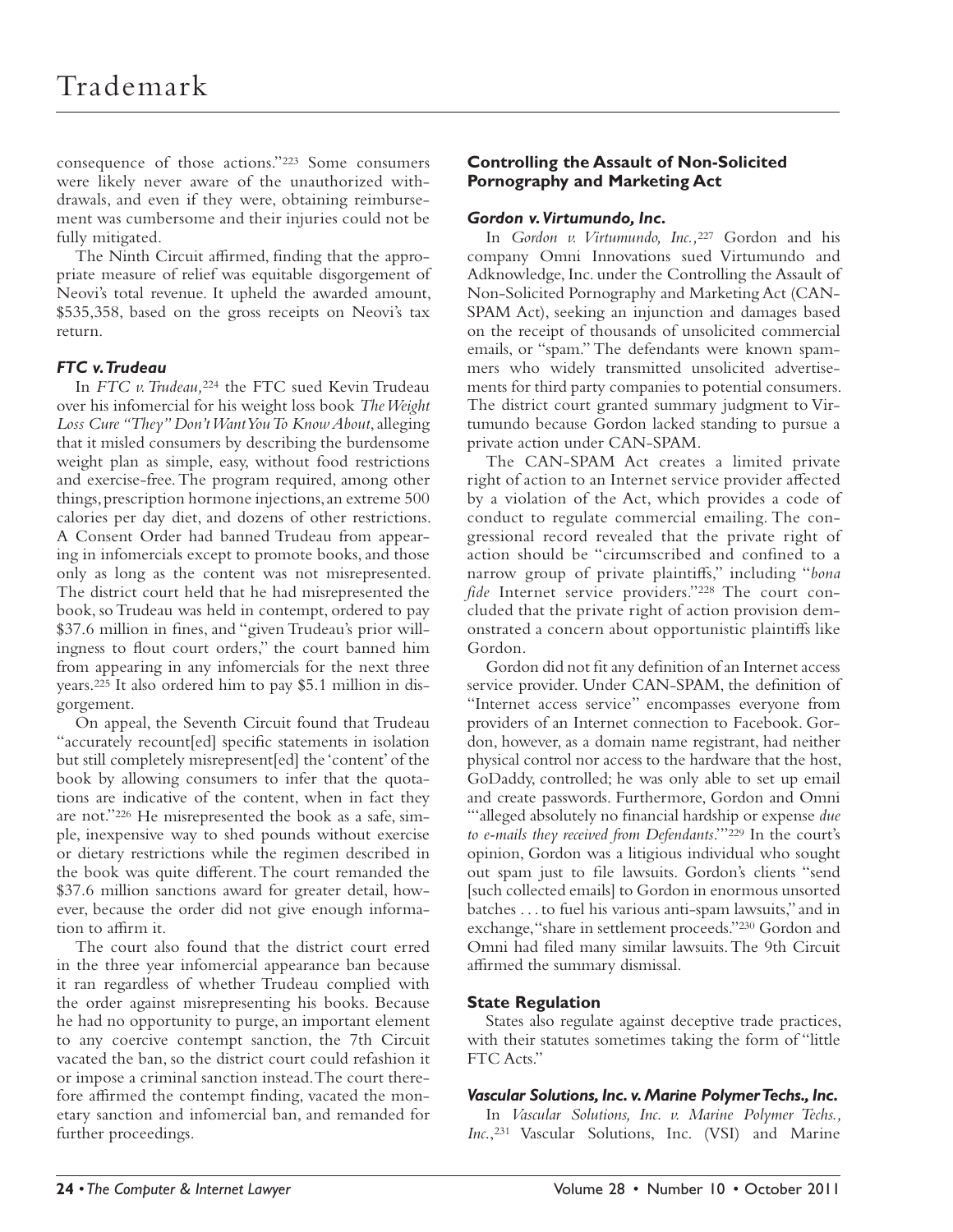Polymer Technologies, Inc. (MPT) sold medical patches designed to stop bleeding after specific medical procedures, including catheterizations. A jury found that MPT made false statements about VSI's product with actual malice. VSI was awarded \$4.5 million for product disparagement.

On appeal, the parties assumed that Massachusetts law governed, so the court did, too. Noting it was unsettled whether actual malice was required in state law product disparagement actions, the court observed that "[t]he parties tried the case before us on the premise that actual malice is required, and we accept that view solely for the purposes of this case." 232 To prove actual malice, VSI had to prove that MPT's statements were made "'with knowledge that [they were] false or with reckless disregard of whether [they were] false or not." 233 The most inflammatory and the "most glaringly unsupported," statements associated the VSI patch with "specific and serious outcomes in percentages that would be remarkable for a relatively straightforward medical task—to stop bleeding at a modest-size doctor-created incision." 234 Based on such evidence as the chronology, the "scare phrasing", and MBT's apparent concern that VSI would discover the information bulletin, the jury permissibly found the most inflammatory statements were recklessly false, and showed actual malice. 235 The damages verdict properly rested on these findings.

#### *Yokoyama v. Midland Nat'l Life Ins. Co.*

In *Yokoyama v. Midland Nat'l Life Ins. Co*., 236 three Hawaii senior citizens who purchased defendant Midland's annuities through an independent broker filed a class action alleging that Midland marketed the annuities through deceptive practices that violated Hawaii's Deceptive Practices Act (DPA).<sup>237</sup> The district court denied class certification because each plaintiff would be required to show subjective, individualized reliance on the alleged deceptive practices.

On appeal, the Ninth Circuit reversed. The district court erred in interpreting Hawaii law to require a showing of individual reliance. The Hawaii Supreme Court previously described its state's consumer protection laws as "constructed in broad language in order to constitute a flexible tool to stop and prevent fraudulent, unfair, or deceptive business practices for the protection of both consumers and honest businessmen."<sup>238</sup> The Hawaii Supreme Court had considered the question of reliance and held that actual deception need not be shown; the dispositive issue was whether the allegedly deceptive practice was "likely to mislead consumers acting reasonably under the circumstances."<sup>239</sup> This objective reasonable person standard did not require the

fact finder to look at whether each plaintiff subjectively relied on the omissions. Therefore, the district court abused its discretion in denying class certification.

#### **Notes**

- 1. Its format and organization generally follow Hilliard, Welch & Marvel, *Trademarks and Unfair Competition* (Matthew Bender, 5th ed. 2011), a single volume treatise for trademark and unfair competition law that provides more comprehensive treatment of these subjects. The author thanks his colleague, Jasmine R. Davis, for her assistance in organizing and editing this article and Sarah Wohlford and Michelle S. Ybarra for their research and writing assistance.
- 2. Great Clips, Inc. v. Hair Cuttery of Greater Boston, LLC, 591 F.3d 32 (1st Cir. 2010).
- 3. One Indus. LLC v. Jim O'Neal Distrib.,578 F.3d 1154 (9th Cir. 2009).
- 4. 578 F.3d at 1160 (citation omitted).
- 5. 578 F.3d at 1160.
- 6. 578 F.3d at 1165.
- 7. Sensient Techs. Corp. v. Sensory Effects Flavor Co.,613 F.3d 754 (8th Cir. 2010).
- 8. Lahoti v. VeriCheck, Inc., 586 F.3d 1190 (9th Cir. 2009).
- 9. E-Stamp Corp. v. Lahoti, No. 99-CV-9297.
- 10. 586 F.3d at 1198 (citing an earlier decision).
- 11. 586 F.3d at 1201. (quoting an earlier decision).
- 12. 586 F.3d at 1201 (quoting a TTAB decision).
- 13. 586 F.3d at 1201 *.*
- 14. Zobmondo Entertainment LLC v. Falls Media LLC, 602 F.3d 1108 (9th Cir. 2010).
- 15. 602 F.3d at 1114. (quoting an earlier decision).
- 16. 602 F.3d at 1114 *.*
- 17. 602 F.3d at 1114at 1115.
- 18. 602 F.3d at 1114at 1117.
- 19. 602 F.3d at 1114at 1118.
- 20. OBX-Stock, Inc., v. Bicast, Inc., 558 F.3d 334 (4th Cir. 2009).
- 21. 558 F.3d at 341.
- 22. 558 F.3d at 342.
- 23. Hensley Manufacturing, Inc. v. ProPride, Inc.,579 F.3d 603 (6th Cir. 2009).
- 24. 579 F.3d at 607.
- 25. 579 F.3d at 611.
- 26. PB Brands, LLC. v. Patel Shah Indian Grocery, LLC, 331 Fed. Appx. 975 (3d Cir. 2009) (unpublished).
- 27. 331 Fed. Appx. at 980.
- 28. 331 Fed. Appx. at 980.
- 29. Vita-Mix Corp. v. Basic Holding, Inc., 581 F.3d 1317 (Fed. Cir. 2009).
- 30. 581 F.3d at 1330.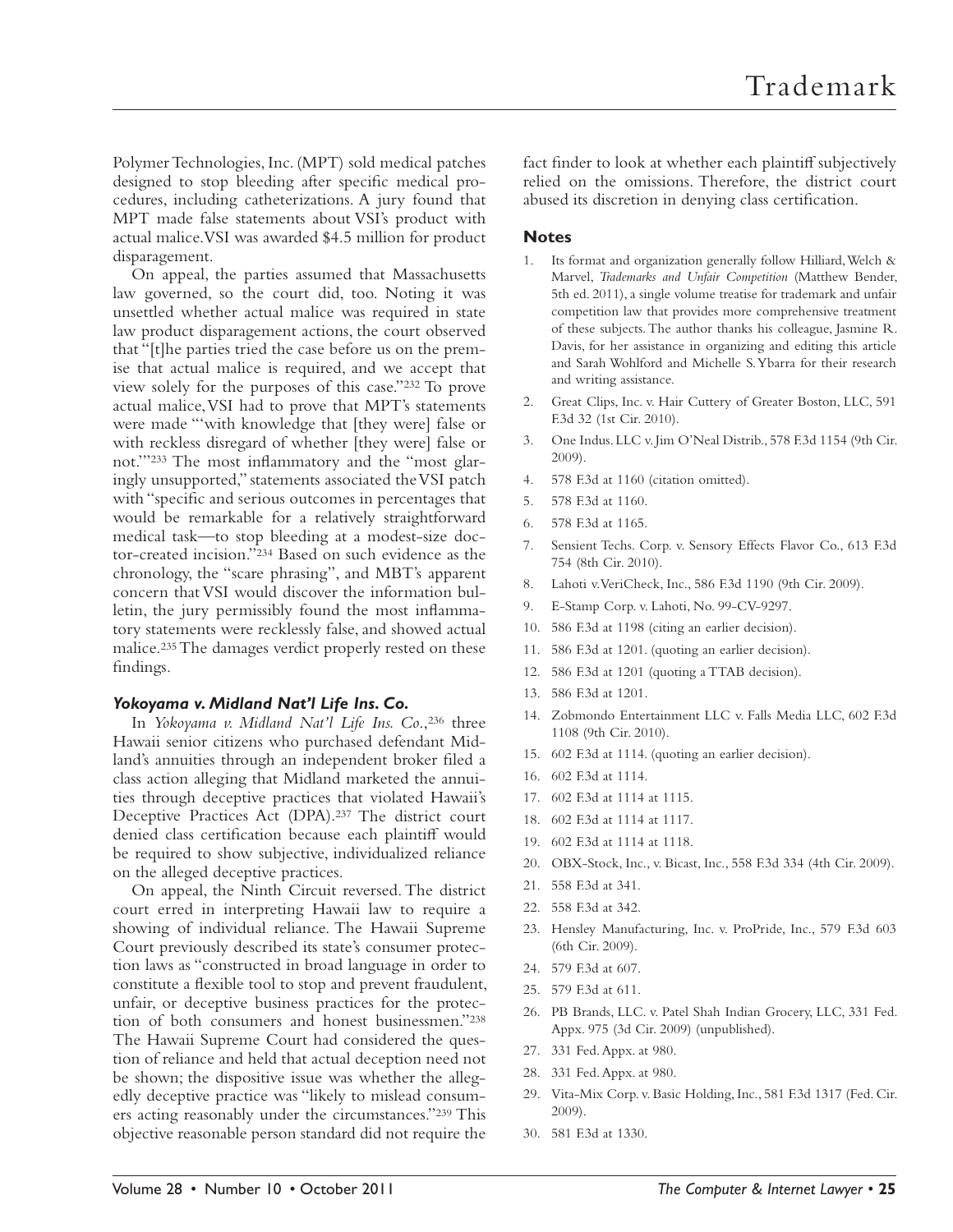# Trademark

586 F.3d 1352 (Fed. Cir. 2009). 32. 586 F.3d at 1357. 33. 586 F.3d at 1356-1357. 34. In re Mighty Leaf Tea, 601 F.3d 1342 (Fed. Cir. 2010). 35. 601 F.3dat 1348. 36. 601 F.3d at 1348 (citing a previous decision). 37. In re Iolo Technologies, 95 U.S.P.Q.2d 1498 (T.T.A.B. 2010). 38. 95 U.S.P.Q.2d at 1499. 39. 95 U.S.P.Q.2d at 1499 at 1500. 40. 605 F.3d 1350 (Fed. Cir. 2010). 41. 605 F.3d at 1352 (citation omitted). 42. 605 F.3d at at 1355. 43. 605 F.3d at at 1360. 44. 86 F.3d 3 (2d Cir. 1996). 45. 586 F.3d 1359 (Fed. Cir. 2009). 46. 586 F.3d at 1361. 47. 586 F.3d at 1362. 48. 586 F.3d at 1363. 49. 586 F.3d at 1363. 50. 586 F.3d at 1364 (emphasis in original). 51. 617 F.3d 402 (6th Cir. 2010). 52. 617 F.3d at 413. 53. 15 U.S.C. § 1127. 54. 601 F.3d 1387 (Fed. Cir. 2010). 55. 600 F.3d 121 (2d Cir. 2010). 56. 600 F.3dat 129. 57. 600 F.3dat 125. 58. 600 F.3dat 134. 59. 607 F.3d 957 (3d Cir. 2010). 60. 607 F.3d at 960.

31. The Cold War Museum, Inc. v. Cold War Air Museum, Inc.,

- 61. 607 F.3d at 963.
- 62. 607 F.3d at 964.
- 63. 607 F.3d at 964.
- 64. 607 F.3d at 965.
- 65. 598 F.3d 970 (8th Cir. 2010).
- 66. 598 F.3d at 973.
- 67. 598 F.3d at 974.
- 68. 598 F.3d at 978.
- 69. 603 F.3d 327 (6th Cir. 2010).
- 70. 605 F.3d 10 (1st Cir. 2010).
- 71. 605 F.3d at 22.
- 72. Wal-Mart Stores v. Samara Brothers, 529 U.S. 205 (2000).
- 73. 568 F.2d 1342, 1344 (C.C.P.A. 1977).
- 74. 581 F.3d 1138 (9th Cir. 2009).
- 75. 608 F.3d 225 (5th Cir. 2010).
- 76. 608 F.3d at 239.
- 77. 608 F.3d at 249.
- 78. 622 F.3d 1346 (Fed. Cir. 2010).
- 79. 622 F.3d at 1352.
- 80. 622 F.3d at 1353-1354.
- 81. 622 F.3d at 1356.
- 82. 622 F.3d at 1356.
- 83. 529 U.S. 205 (2000).
- 84. 529 U.S. at 1358.
- 85. 476 F.2d 1357, 1361 (C.C.P.A. 1973).
- 86. 605 F.3d 931 (11th Cir. 2010).
- 87. 605 F.3d at 939. (citing *Dieter*, 880 F.2d at 329).
- 88. 605 F.3d at 940.
- 89. 609 F.3d 175 (3d Cir. 2010).
- 90. 609 F.3d at 183 (quoting *Kos*, 369 F.3d at 713).
- 91. 609 F.3d at 183, n.2.
- 92. 609 F.3d at 184.
- 93. 609 F.3d at 184.
- 94. 609 F.3d at 187-188 (internal citation omitted).
- 95. 600 F.3d 1343 (Fed. Cir. 2010).
- 96. 600 F.3d at 1346.
- 97. 600 F.3d at 1346 *.*
- 98. 600 F.3d at 1347.
- 99. 613 F.3d 754 (8th Cir. 2010).
- 100. 613 F.3d at 765.
- 101. 613 F.3d at 767.
- 102. 375 Fed. Appx. 81 (2d Cir. 2010).
- 103. 375 Fed. Appx. at 83.
- 104. 375 Fed. Appx. at 84.
- 105. 375 Fed. Appx. at 84.
- 106. 575 F.3d 252 (3d Cir. 2009).
- 107. 575 F.3d at 256.
- 108. 575 F.3d at 259.
- 109. 575 F.3d at 259.
- 110. 575 F.3d at 261.
- 111. 599 F.3d 452 (5th Cir. 2010).
- 112. 599 F.3d at 455.
- 113. 599 F.3d at 455 *.*
- 114. 456 U.S. 844, 854 (1982).
- 115. 618 F.3d 441 (4th Cir. 2010).
- 116. 618 F.3d at 455 (quoting previous Second Circuit decision).
- 117. 621 F.3d 771 (8th Cir. 2010).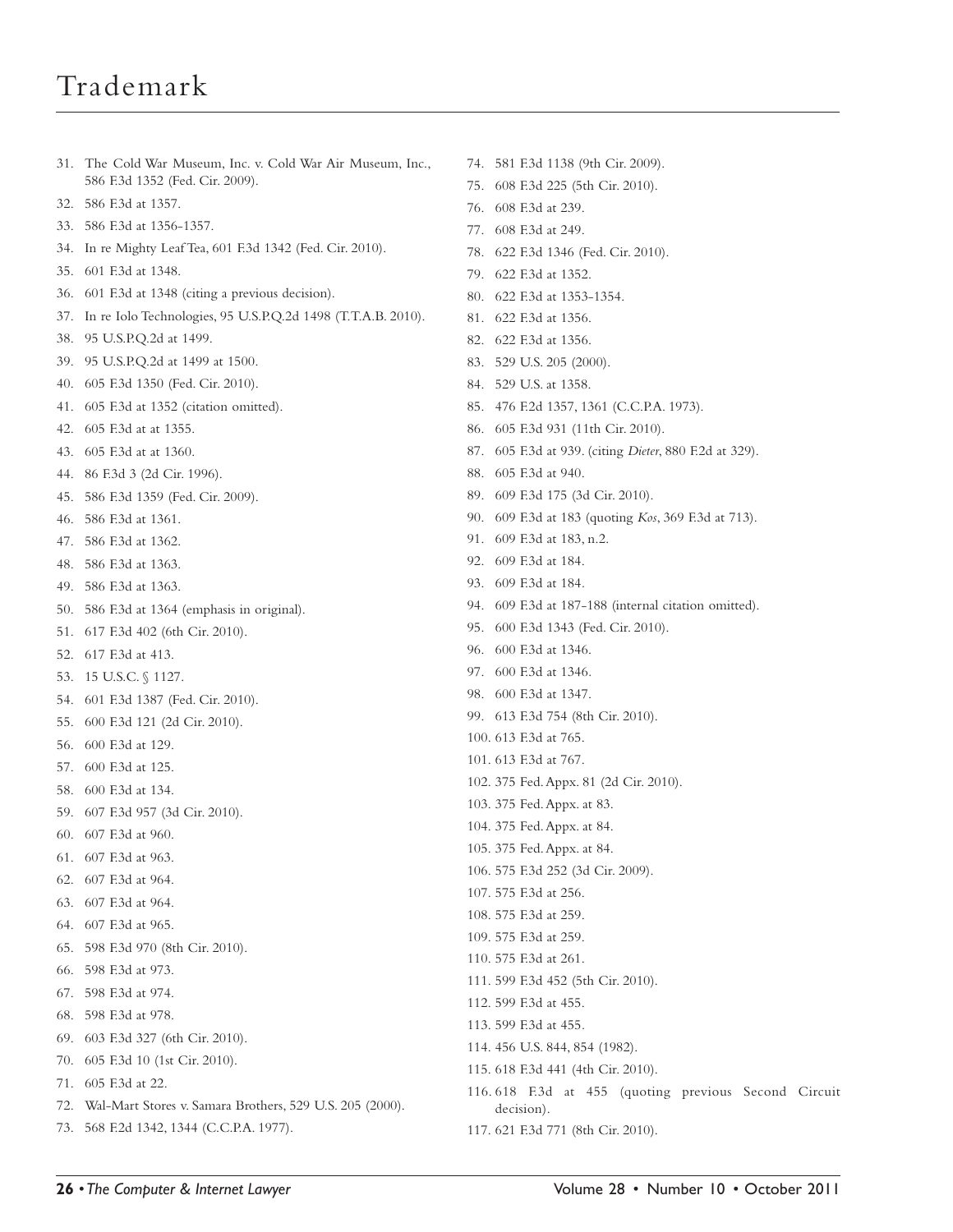118. 621 F.3d at 776. 119. 621 F.3d at 776 *.* 120. 601 F.3d 1342 (Fed. Cir. 2010). 121. 601 F.3d at 1347. 122. 579 F.3d 603 (6th Cir. 2009). 123. 579 F.3d at 607. 124. 579 F.3d at 612. 125. 610 F.3d 1171 (9th Cir. 2010). 126. 610 F.3d at 1175-1176. 127. 610 F.3d at 1176. 128. 610 F.3d at 1181. 129. 610 F.3d at 1182. 130. 559 F.3d 985 (9th Cir. 2009). 131. 559 F.3d at 988. 132. 559 F.3d at 991. 133. 559 F.3d at 992. 134. 603 F.3d 1133 (9th Cir. 2010). 135. 603 F.3d at 1140 (quoting a Second Circuit decision). 136. 603 F.3d 1133 (9th Cir. 2010). 137. 603 F.3d at 1138. 138. 603 F.3d at 1138 *.* 139. 617 F.3d 402 (6th Cir. 2010). 140. 617 F.3d at 408. 141. 580 F.3d 874 (9th Cir. 2009). 142. 580 F.3d at 879. 143. 69 P.3d 473 (Cal. 2003) 144. 21 P.3d 797, 810 (Cal. 2001). 145. 21 P.3d at 890. 146. 611 F.3d 601 (9th Cir. 2010). 147. 611 F.3d at 608. 148. 611 F.3d at 610. 149. 611 F.3d at 611. 150. 611 F.3d at 616. 151. 15 U.S.C. § 1127. 152. 15 U.S.C. § 1125(c). 153. 588 F.3d 97 (2d Cir. 2009). 154. 15 U.S.C. § 1125(c)(2)(B)(i)-(vi). 155. 588 F.3d at 108. 156. 588 F.3d at 108 *.* 157. *See* 15 U.S.C. § 1125(c)(3)(A). 158. 605 F.3d 382 (6th Cir. 2010). 159. 605 F.3d at 385. 160. 605 F.3d at 387-388. 161. 605 F.3d at 389. 162. 610 F.3d 1088 (9th Cir. 2010).

163. 610 F.3d at 1089. 164. 610 F.3d at 1089. 165. 610 F.3d at 1090. 166. 610 F.3d at 1090-1091. 167. 610 F.3d at 1091. 168. 610 F.3d at 1091-1092. 169. 378 Fed. Appx. 403 (5th Cir. 2010) (unpub'd). 170. 559 F.3d 985 (9th Cir. 2009). 171. 559 F.3d at 989. 172. 559 F.3d at 989 *.* 173. 586 F.3d 1190 (9th Cir. 2009) 174. No. 99-CV-9287 (C.D. Cal. 2000). 175. 586 F.3d at 1203. 176. 601 F.3d 919 (9th Cir. 2010). 177. 601 F.3d at 932. 178. 611 F.3d 601 (9th Cir. 2010). 179. 611 F.3d at 612. 180. 611 F.3d at 613. 181. 611 F.3d at 613. 182. 611 F.3d at 613. 183. 371 Fed. Appx. 399 (4th Cir. 2010) (unpubl'd). 184. 371 Fed. Appx.at 401. 185. 371 Fed. Appx. at 401. 186. 371 Fed. Appx.at 402. 187. 371 Fed. Appx.at 403 (quoting an earlier decision). 188. 614 F.3d 785 (8th Cir. 2010). 189. 614 F.3d at 788. 190. 614 F.3d at 795. 191. 614 F.3d at 795. 192. 614 F.3d at 796. 193. 614 F.3d at 796. 194. 614 F.3d at 797. 195. 351 Fed. Appx. 885 (5th Cir. 2009) (unpublished). 196. 351 Fed. Appx. at 887. 197. 351 Fed. Appx. at 887. 198. 547 U.S. 388 (2006). 199. 607 F.3d 68 (2d Cir. 2010). 200. 607 F.3d at 72. 201. 607 F.3d at 73 (internal citation omitted). 202. 607 F.3d at 74. 203. 607 F.3d at 76. 204. 607 F.3d at 79. 205. 607 F.3d at 70 (quoting another Supreme Court decision). 206. 607 F.3d at 80. 207. 612 F.3d 1298 (11th Cir. 2010).